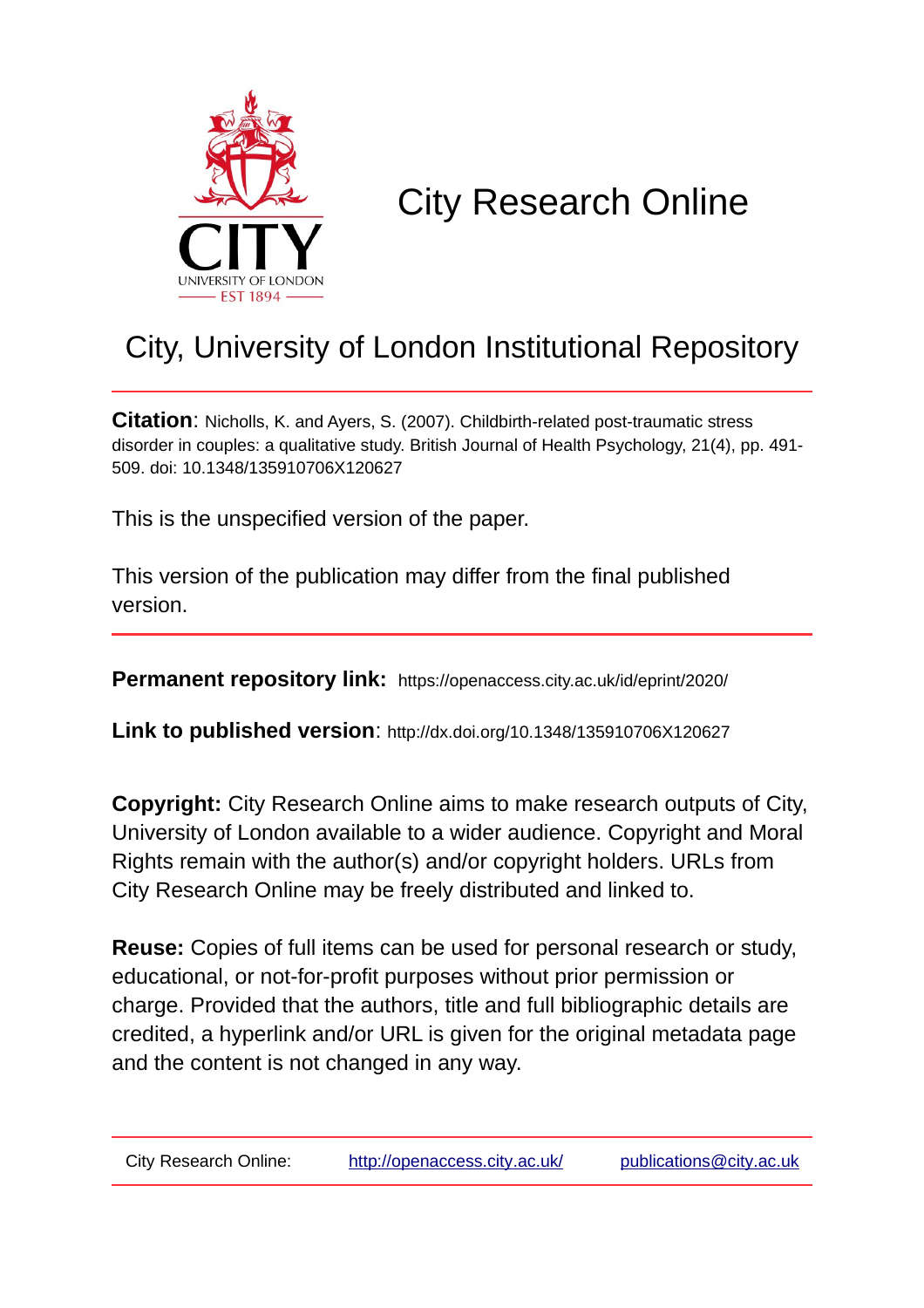## **Childbirth-related post-traumatic stress disorder in couples:**

### **a qualitative study**

Karen Nicholls  $<sup>1</sup>$  and Susan Ayers  $<sup>2</sup>$ </sup></sup>

<sup>1</sup> University of Sussex

<sup>2</sup> City University London

## **Please cite this paper as:**

Nicholls, K., & Ayers, S. (2007). Childbirth-related post-traumatic stress disorder in couples: a qualitative study. *British Journal of Health Psychology*, *21*(4), 491-509.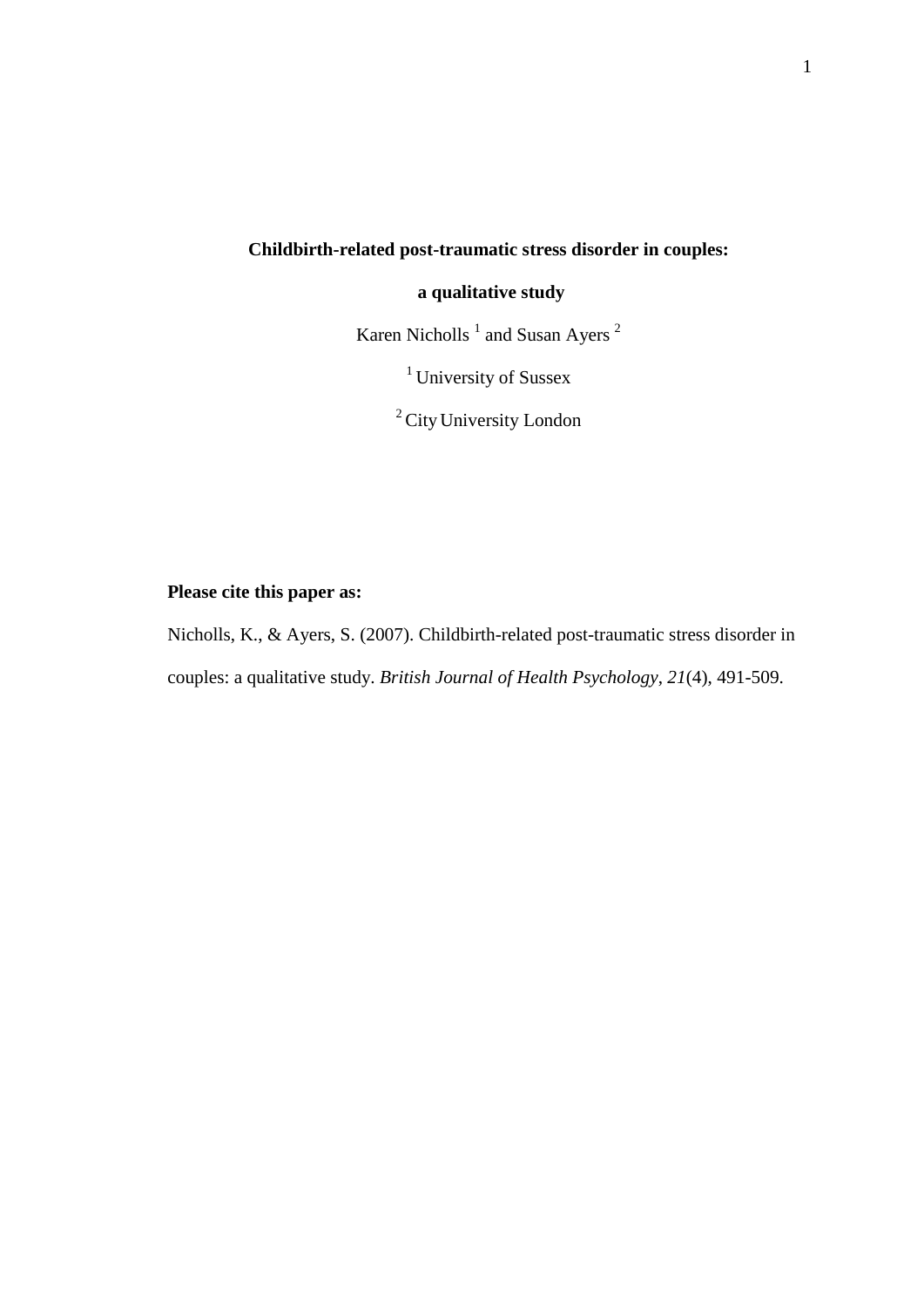#### **ABSTRACT**

**OBJECTIVES:** Previous research has established that women can develop childbirthrelated post-traumatic stress disorder (PTSD) but the effect of this on a couple's relationship has not been examined. This study aimed to look at the experience and impact of childbirth-related PTSD in women and their partners. **DESIGN:** This was a qualitative interview study of six couples, where at least one partner had clinically significant symptoms of childbirth-related PTSD. **METHODS**: Semi-structured interviews were conducted separately with each partner and interview transcripts subjected to thematic analysis. **RESULTS:** Analysis identified four themes with 18 subthemes as follows: (1) birth factors (pain, negative emotions in labour, perceived lack of control, lack of choice or lack of involvement in decision-making, restricted movement or physical restraint, and expectations not being met); (2) quality of care (information provision, staff factors, continuity of care, and environment); (3) effects on relationship with partner (impact on physical relationship, communication within the relationship, negative emotions within the relationship, receiving or giving support from partner, coping together as a couple, and overall effect on the relationship); and (4) effects on relationship with child (perceptions of the child, and attachment styles). **CONCLUSIONS:** This study suggests that PTSD may have a negative impact on the couple's relationship and the parent-baby bond.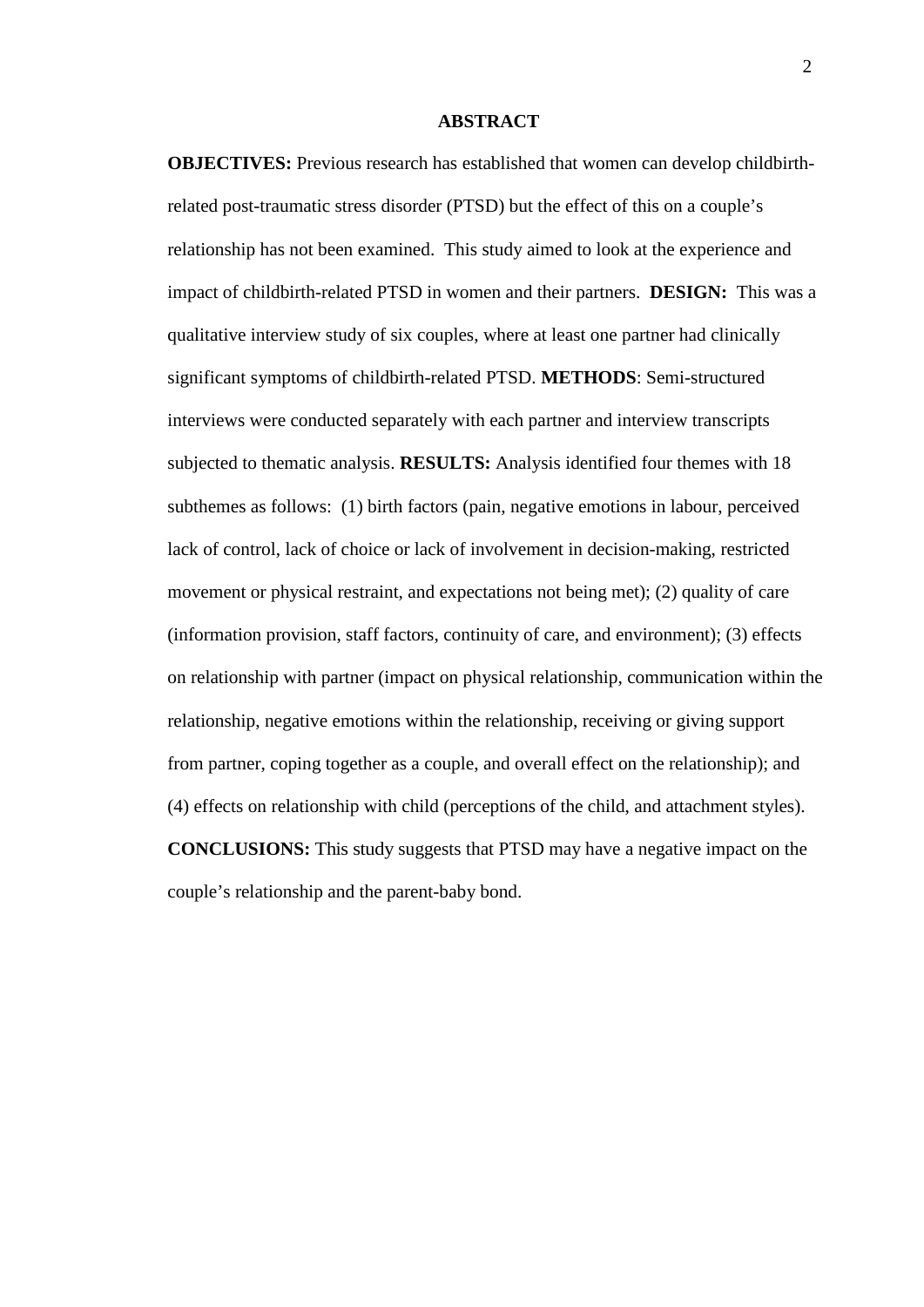#### **INTRODUCTION**

In 1995 four case studies were published of women with post-traumatic stress disorder (PTSD) after childbirth (Ballard, Stanley, & Brockington, 1995). Since then, evidence from cross-sectional and prospective studies carried out in various countries has established that up to 9% of women have severe symptoms of PTSD in the first few weeks after birth, and up to 2% of women are likely to develop diagnostic PTSD that continues six months to a year after birth (Ayers & Pickering, 2001; Creedy, Shochet & Horsfall, 2000; Czarnocka & Slade, 2000; Soderquist, Wijma & Wijma, 2002; Soet, Brack & Dilorio, 2003; Wijma, Soderquist & Wijma, 1997).

The aetiology of postnatal PTSD is not yet properly understood but appears to have similar vulnerability factors and determinants to PTSD following other events, such as a history of psychiatric problems or previous trauma. In common with PTSD following other events, research to date indicates there is not a simple dose-response effect of traumatic events during birth on postnatal stress responses. For example, whilst emergency caesarean section is associated with postnatal PTSD, the majority of women who develop postnatal PTSD have normal vaginal deliveries. It is more likely there is a complex interaction between individual vulnerability factors and events during birth that determine whether women develop postnatal PTSD or not (Ayers, 2004).

The effects of postnatal PTSD on women and their relationship with their partner have not been widely examined but are subject to speculation (e.g. Bailham & Joseph, 2003). Case studies and qualitative research indicates there are good reasons to expect that postnatal PTSD has implications for women's ability to maintain and develop meaningful relationships. For example, qualitative studies of postnatal PTSD find that women report it affects their sense of self, that they have less patience, have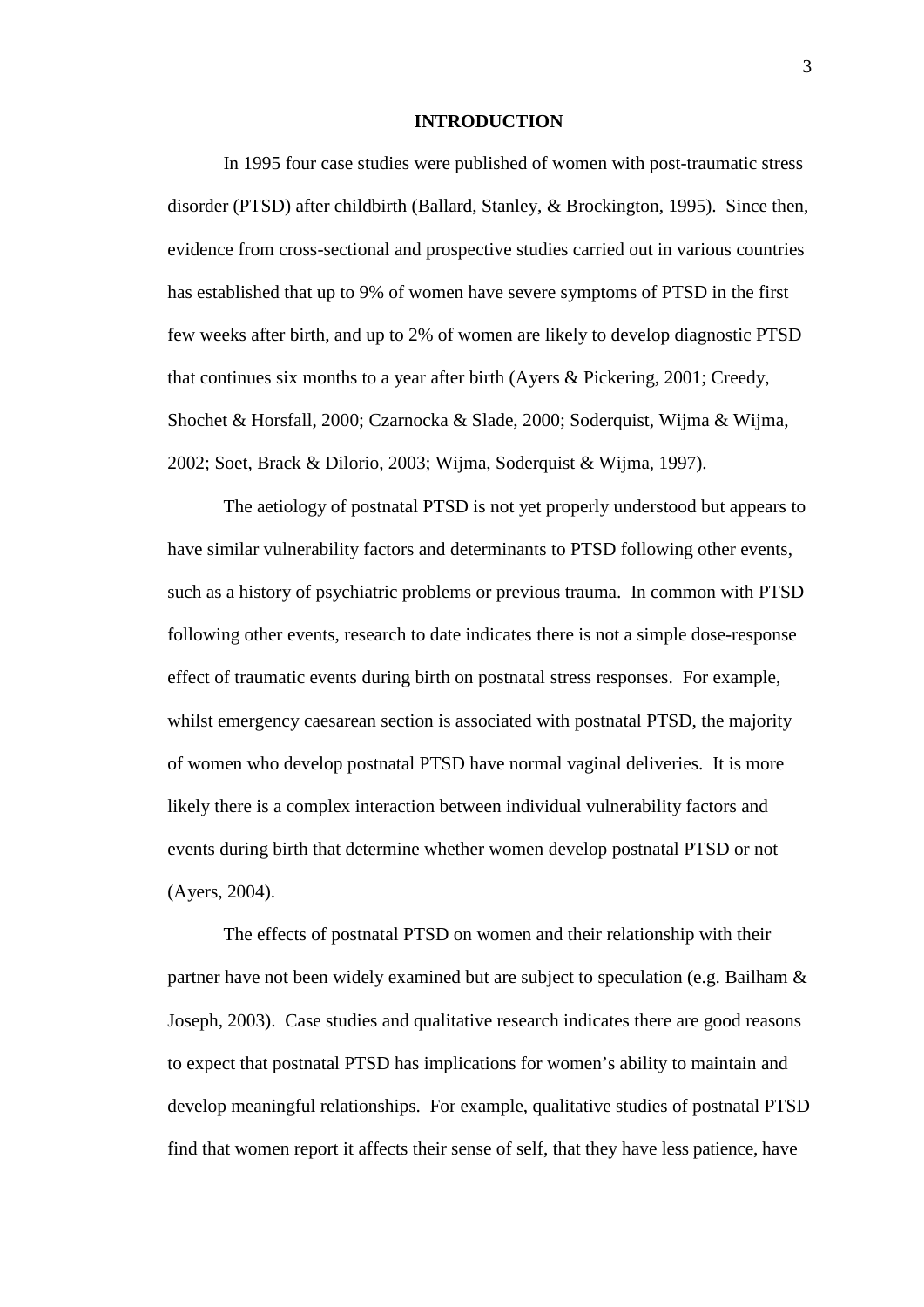feelings of anger, anxiety, depression, find it hard to sympathise with others' problems, feel isolated from their infant, fear future pregnancy, and report that it affects social relationships (Allen, 1998; Beck, 2004b). However, none of these qualitative studies assessed PTSD using diagnostic criteria. Case studies, in which women do fulfil diagnostic criteria, suggest postnatal PTSD may be associated with sexual avoidance (O'Driscoll, 1994), secondary tocophobia (Hofberg and Brockington, 2000), and disordered mother-infant attachment (Ballard et al, 1995; Lyons, 1998). It has been speculated that symptoms of avoidance may lead to the mother not bonding with the infant or, conversely, that hyperarousal and vigilance may lead to an over-anxious or protective attachment style (Bailham & Joseph, 2003)

The impact of traumatic birth experiences on male partners has been largely overlooked to date. Again, there are case studies that suggest men can be affected by birth trauma and develop subsequent postnatal anxiety (Stewart, 1982). Given that DSM-IV stressor criterion recognises that *witnessing* a traumatic event is sufficient for PTSD, coupled with the increased number of men attending births, it seems logical to also consider partners' postnatal traumatic stress responses. A number of studies have suggested that postnatal co-morbidity in couples exists (Goodman, 2004). For example, research by Ballard, Davis, Cullen, Mohan and Dean (1994) found that whilst mothers had a significantly higher prevalence of psychiatric cases of depression than fathers, fathers were significantly more likely to be cases if their partners were.

Only two quantitative studies have been published to date that examine these issues in relation to postnatal PTSD. A prospective study in Norway looked at postnatal psychological responses in 127 mothers and 122 fathers and found no evidence of co-morbidity of postnatal PTSD in couples (Skari et al, 2002). A second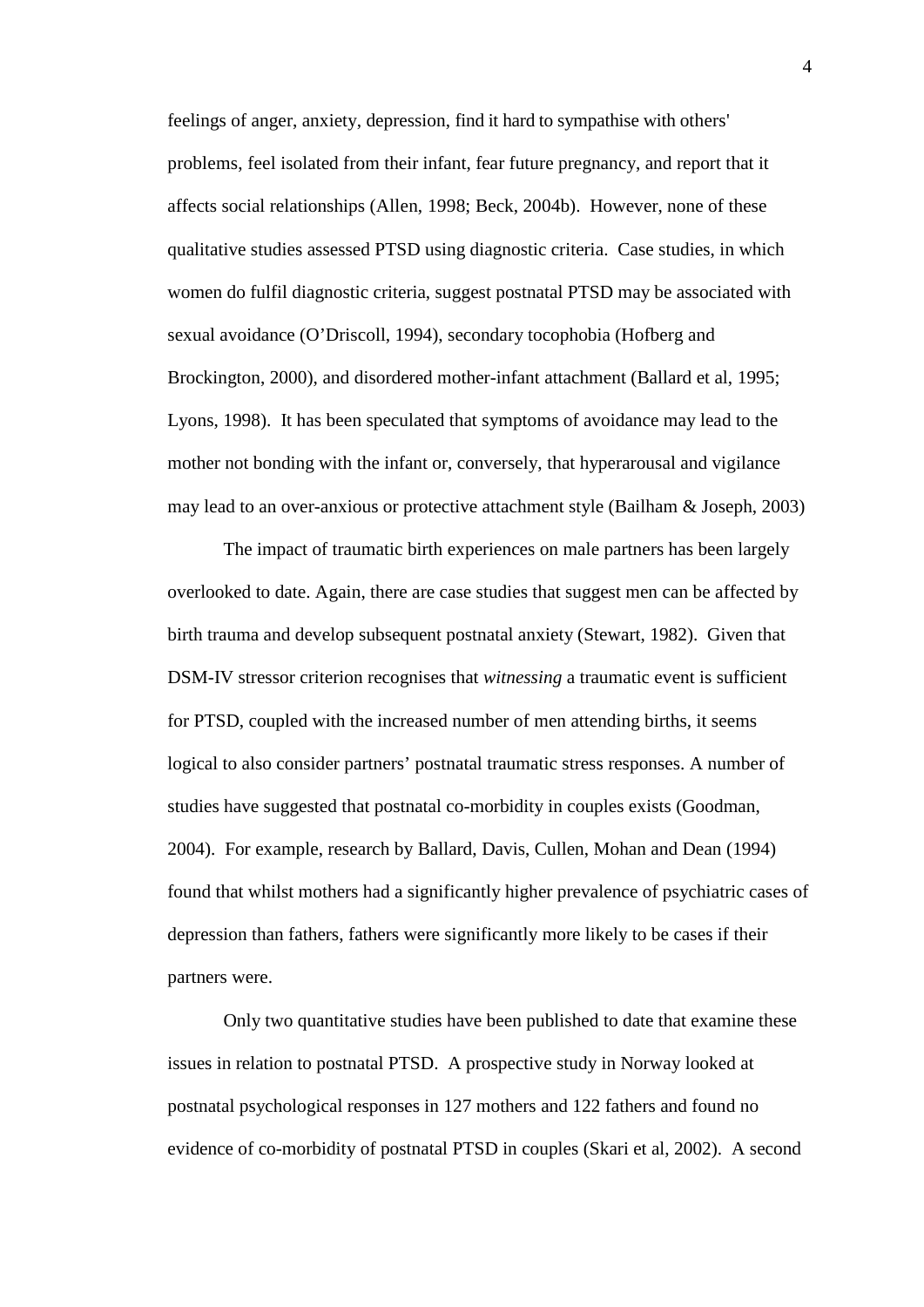study in the UK looked at the effect of postnatal PTSD symptoms on a couple's relationship and the parent baby bond and found that, although 5% of men and women had severe symptoms of postnatal PTSD, there was no association between symptoms of PTSD and the couple's relationship or the parent baby bond (current authors, in press). This discrepancy between case studies and qualitative research, on the one hand, and quantitative studies, on the other hand, is difficult to explain. One possibility is the inconsistent findings could be explained by differences in focus and perhaps severity of PTSD. For example, qualitative studies tend to focus only on traumatic births, whereas quantitative studies include all women with a range of childbirth experiences, including positive experiences. Thus quantitative studies may be identifying factors associated with general stress responses and adaptation to birth, whereas qualitative studies may be identifying the repercussions of traumatic births that are more likely to fulfil DSM-IV criterion A.

There is therefore considerable scope to extend knowledge regarding the aetiology of postnatal PTSD, the effect on women, their partners, and parent-infant attachment. Moreover partners' experiences of traumatic birth have not been purposively explored in any study and further research is needed to ascertain whether men might also develop clinically relevant PTSD. The effects of childbirth-related PTSD on the family have not been explored and no research has looked at the impact of childbirth-related PTSD from both partner's perspective. Additionally, little research has explored the effects of clinically significant postnatal PTSD on parentinfant attachment and preliminary evidence for such effects comes predominantly from case studies.

This study is therefore a qualitative investigation of the experience and perceived impact of a traumatic birth and postnatal PTSD on couples where at least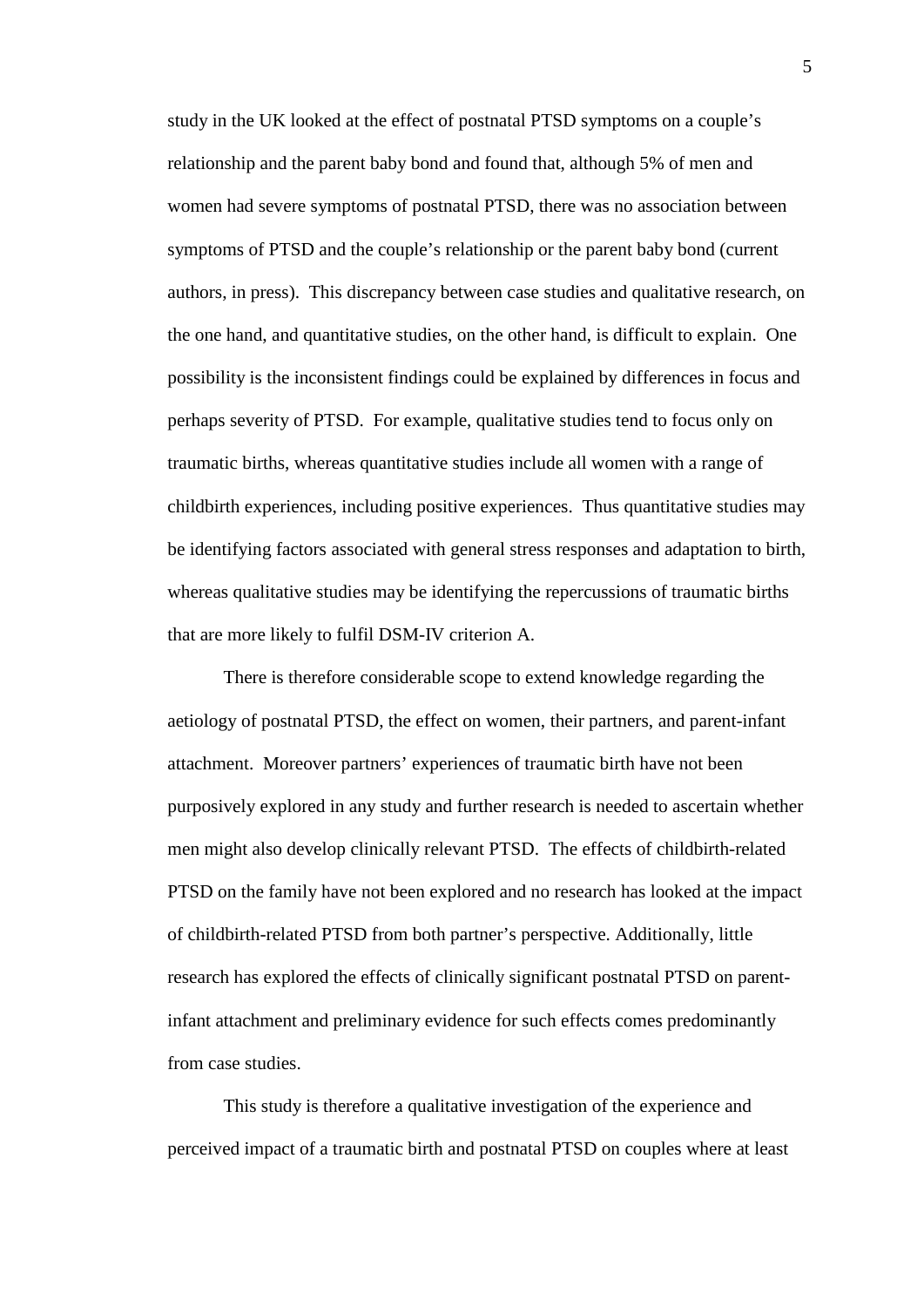one person had clinically significant symptoms of PTSD in the year after birth. Participants were interviewed about their experience of the birth, the perceived effect of birth on their relationship with each other, and their relationship with the baby.

#### **METHOD**

#### **Design**

This was a qualitative study using semi-structured interviews to explore the experience of postnatal PTSD in couples and the perceived impact of postnatal PTSD on the couple's relationship and their relationship with the baby.

#### **Participants**

Individuals were eligible to participate in the study if they were over 18 years of age, able to read and speak English fluently, if they or their partner had experienced a traumatic birth over three months ago, and both partners were willing to be interviewed. One member of the couple had to have fulfilled DSM-IV diagnostic PTSD criteria for childbirth-related PTSD in the first year after birth.

Nine women volunteered to participate in the study. Three were excluded because their partners did not agree to take part. The final sample therefore comprised of six couples (6 men and 6 women). All couples were married. Five couples reported a traumatic birth for their first child; one couple reported a traumatic birth for their second child. Ages ranged from  $26-50$  (mean = 37 years,  $SD = 6.31$ ). Eleven participants were white European and one participant was white Australian. Eighty-three percent of the sample had degrees or professional qualifications.

Of the 12 participants, five women and three men fulfilled diagnostic criteria for PTSD in the year after birth. Three couples reported PTSD in the female but not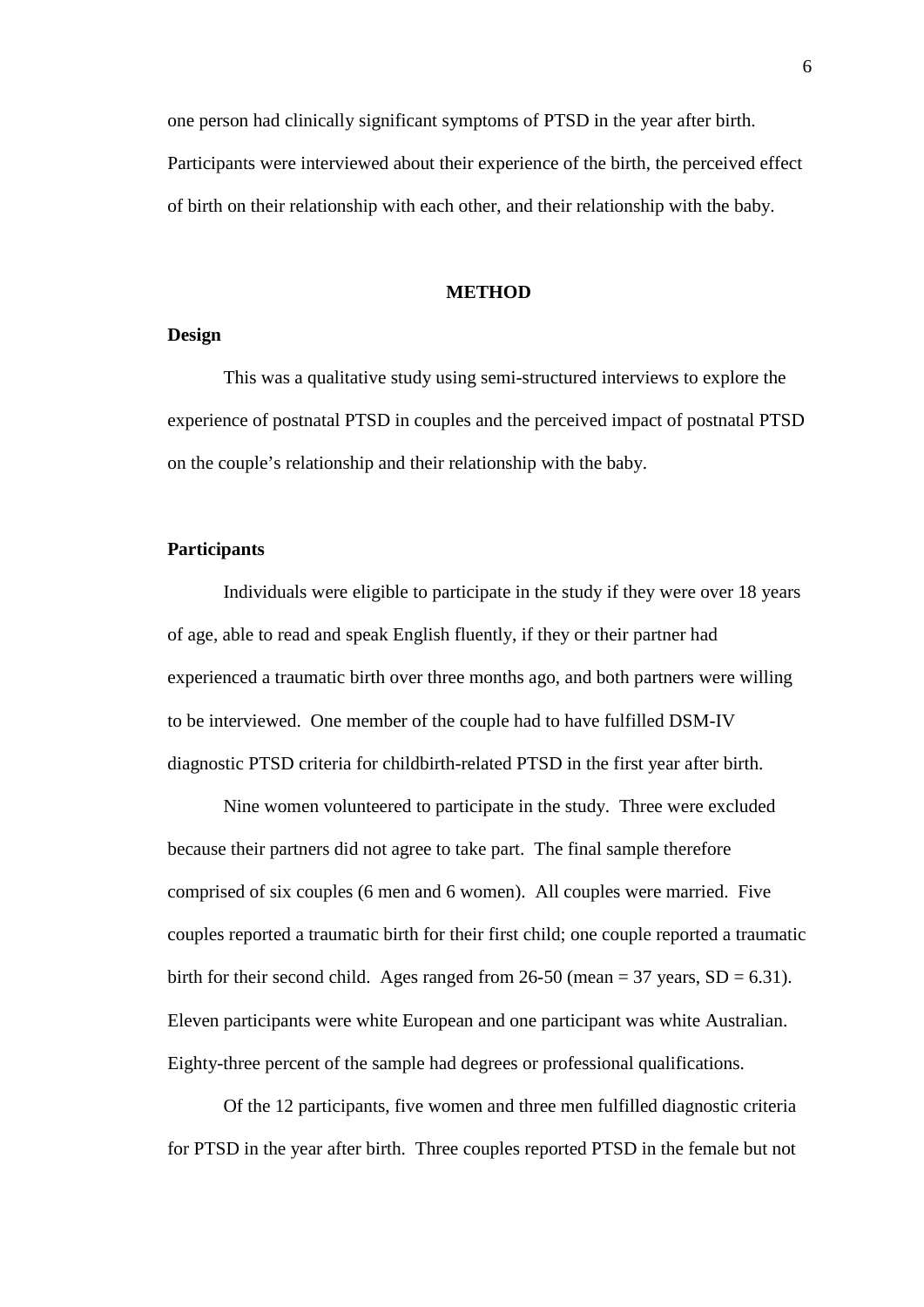male partner (couples A, B and C), two couples reported PTSD in both partners (couples D & E), and one couple reported PTSD in the male but not female partner (couple F). However, the female partner of couple F only lacked one hyperarousal symptom to qualify for a diagnosis of PTSD. Of the eight participants who had PTSD, seven reported immediate onset of PTSD symptoms and one woman reported delayed onset. Similarly, PTSD symptoms were chronic for seven participants and acute for one man. Time since the traumatic birth was less than 2 years for two couples (9 months & 22 months respectively), 5 years for one couple, and between 8 and 10 years for three couples. Four women and three men reported a previous trauma history including serious accidents, natural disaster, assault, sexual assault, imprisonment and life-threatening illness. Only women reported a history of sexual assault and sexual abuse. Only men reported a history of assault or serious accident.

At the time of interview, of those participants with PTSD, three participants reported still having clinically significant symptoms of PTSD (both of couple D and the woman from couple C). Three participants reported residual symptoms (both of couple E and woman from couple A); and two participants had recovered (woman from couple B, man from couple F).

#### **Materials**

An interview schedule was designed consisting of 14 open-ended questions exploring participants' experience of their or their partner's childbirth, what aspects they found traumatic, how the experience had affected their personal life, their relationship with their partner, and their relationship with their child (see Appendix).

Questionnaires were used to obtain demographic details and to measure childbirth-related PTSD. Childbirth-related PTSD was measured using an adapted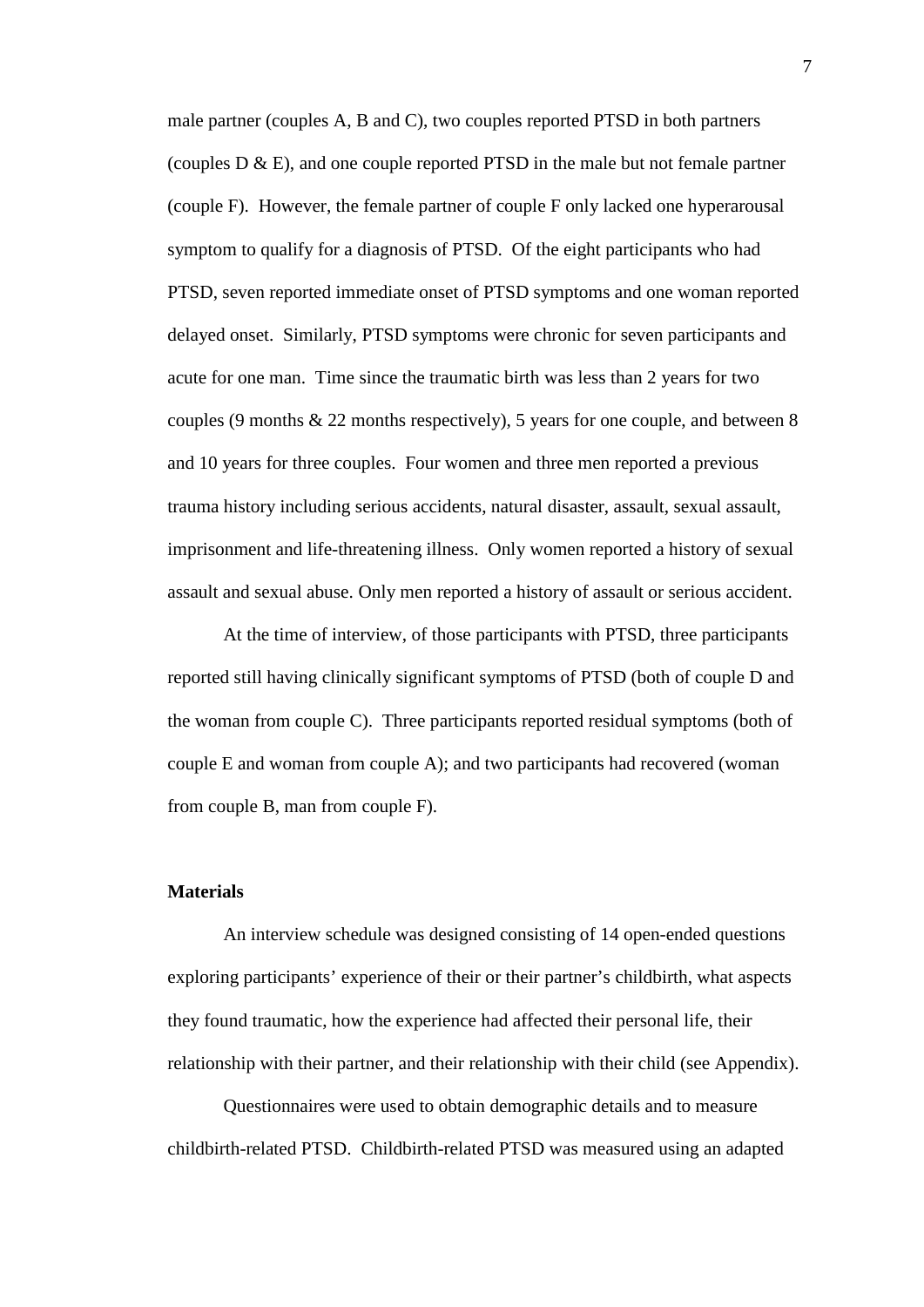version of the PTSD Diagnostic Scale (PDS; Foa, Cashman, Jaycox & Perry, 1997), a self-report questionnaire that provides a categorical diagnosis of PTSD and/or a continuous measure of symptom severity. The PDS has 17 items corresponding to the 17 PTSD symptoms listed in the DSM-IV (American Psychiatric Association, 1994) and further items measuring impairment of functioning, perceived threat to life, symptom duration, time of onset of symptoms, and a checklist of prior trauma history. The PDS has established reliability and when used as a diagnostic measure it has a specificity of .75, a sensitivity of .89, and an 82% agreement with structured clinical interviews (Foa et al., 1997).

For this study the PDS was adapted to refer specifically to childbirth-related symptoms of PTSD in the first year after birth. The trauma history checklist was placed at the end of the questionnaire. To qualify for a PTSD diagnosis responses had to meet the following criteria: presence of physical injury or perceived threat to life; feeling helpless or terrified during the event; scoring at least one or higher on a minimum of one intrusion item, three avoidance items and two arousal items for at least one month post trauma; and impaired functioning in at least one area (Foa et al, 1997).

#### **Procedure**

Ethical approval was obtained from Sussex University prior to commencing the study. Participants were recruited via (1) advertisements on internet discussion boards [\(http://www.mumsnet.com/](http://www.mumsnet.com/) and [http://www.ivillage.co.uk\)](http://www.ivillage.co.uk/) set up by women to discuss traumatic birth experiences and (2) via the members mailing lists of relevant self-help organisations (the Birth Trauma Association [http://www.birthtraumaassociation.org.uk](http://www.birthtraumaassociation.org.uk/) and the Association for Improvements in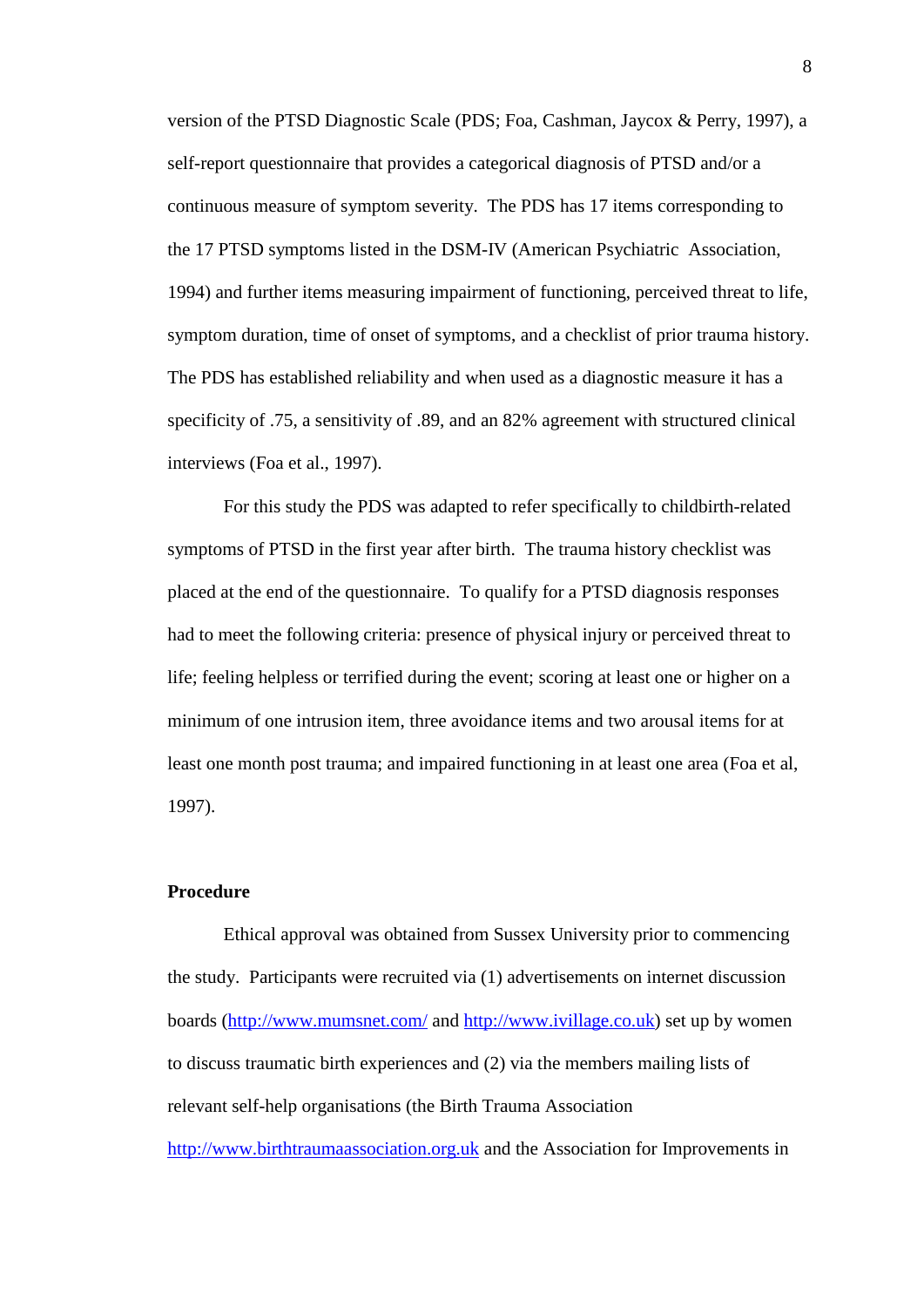Maternity Services [http://www.aims.org.uk/\)](http://www.aims.org.uk/). Invitations to participate in the study were sent via email to these members. Women expressing interest in the study contacted the researcher and were sent an information leaflet and asked to discuss the study with their partner. Thus, male participants were recruited though their partners.

Interviews took approximately 50 minutes, were done in participant's homes and were conducted separately with male and female partners alone (i.e., no partners/children present). Prior to the interview, participants were given an information leaflet, given the opportunity to ask questions about the study, and fully informed written consent was obtained.

All data collected in the study was stored anonymously with identifying details removed. For the purpose of reporting findings, couples have been labeled A to F.

#### **Analysis**

Transcripts were analysed for each individual rather than by couple, gender, or PTSD status. This is because we were primarily interested in the perceived impact of PTSD by men and women (as individuals) on their relationships with each other and with the baby. Qualitative analysis of interview transcripts was performed using inductive thematic analysis where dominant themes were identified through careful examination of the data. All transcripts were read repeatedly in order to identify emergent themes before assigning codes to text using WinMAX computer software. Codes and themes were identified and agreed by the authors. In addition, transcripts were independently coded by a third researcher and percentage agreement was 89% (Boyatzis, 1999).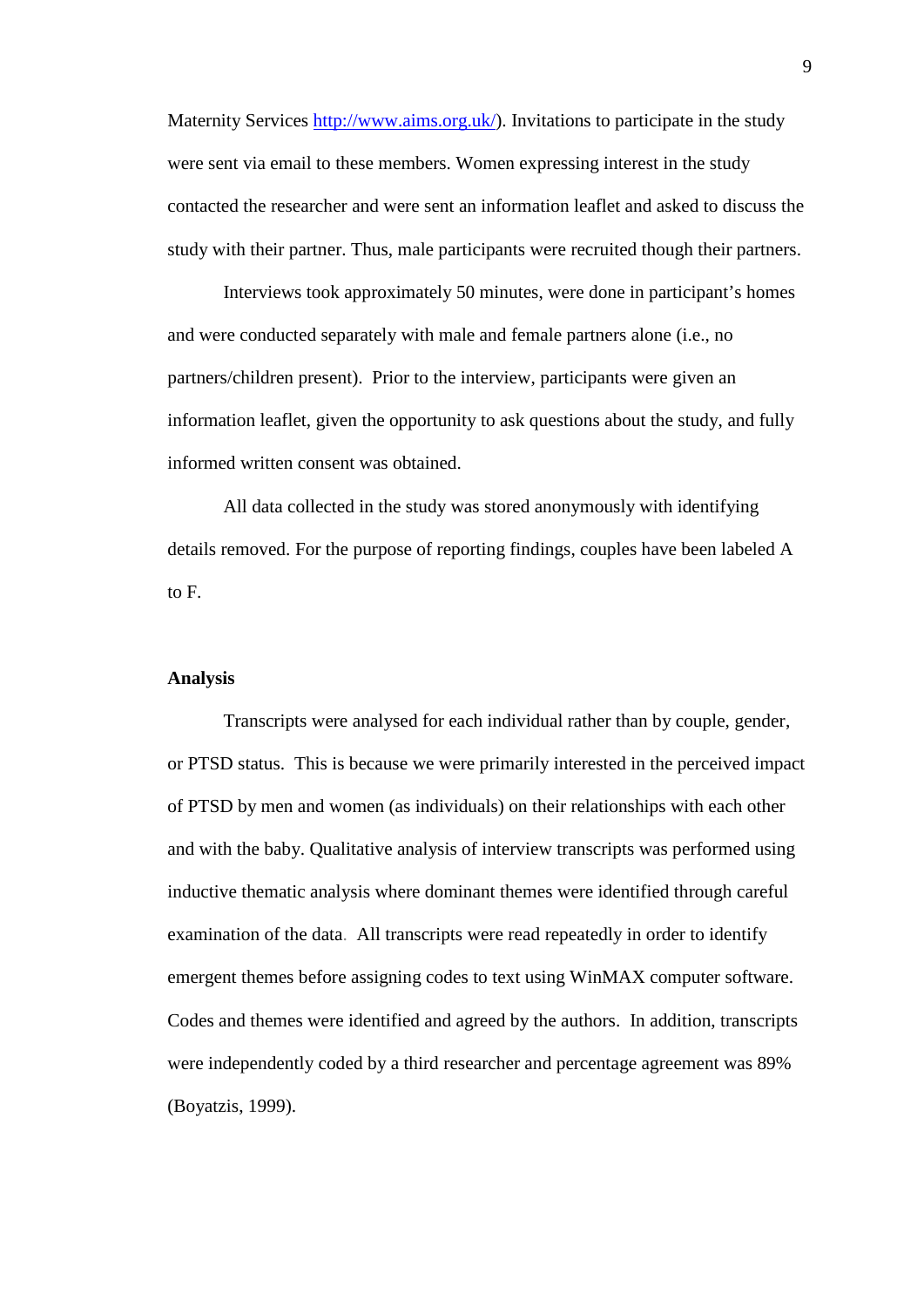#### **RESULTS**

Thematic analysis of interview transcripts yielded four major themes which included 18 subthemes. The major themes were (1) birth factors, (2) quality of care, (3) perceived effects on relationship with partner, and (4) perceived effects on relationship with child. The content of each of the major themes and subthemes are described below and illustrated using quotes from participants. The majority of quotes used to illustrate themes assume a link between the factors being discussed and traumatic birth or postnatal PTSD, because this link was explicit in many of the questions asked e.g. "Was there one particular aspect that made your birth traumatic?" (see appendix).

### **Birth Factors**

Birth factors most commonly mentioned were pain and pain relief, negative emotions in labour, perceived lack of control, lack of choice or lack of involvement in decision-making, restricted movement or physical restraint, and expectations not being met.

Pain and pain relief was the most frequently commented on birth factor and was mentioned by nearly all participants. For example "*All I remember is disappearing into this spiralling, black abyss of pain. All I knew was the pain, I didn't know anything else, that was it. The fact that there was going to be a baby at the end of all this had become completely and utterly irrelevant."* (Couple B, woman)

Associated to this were comments on inadequate analgesia. One woman had an emergency caesarean section without effective anaesthetic and another was denied analgesia throughout her labour. For example *"So I started saying 'I can feel the knife, I can feel the knife', and they were very slow to react. They just sort of went*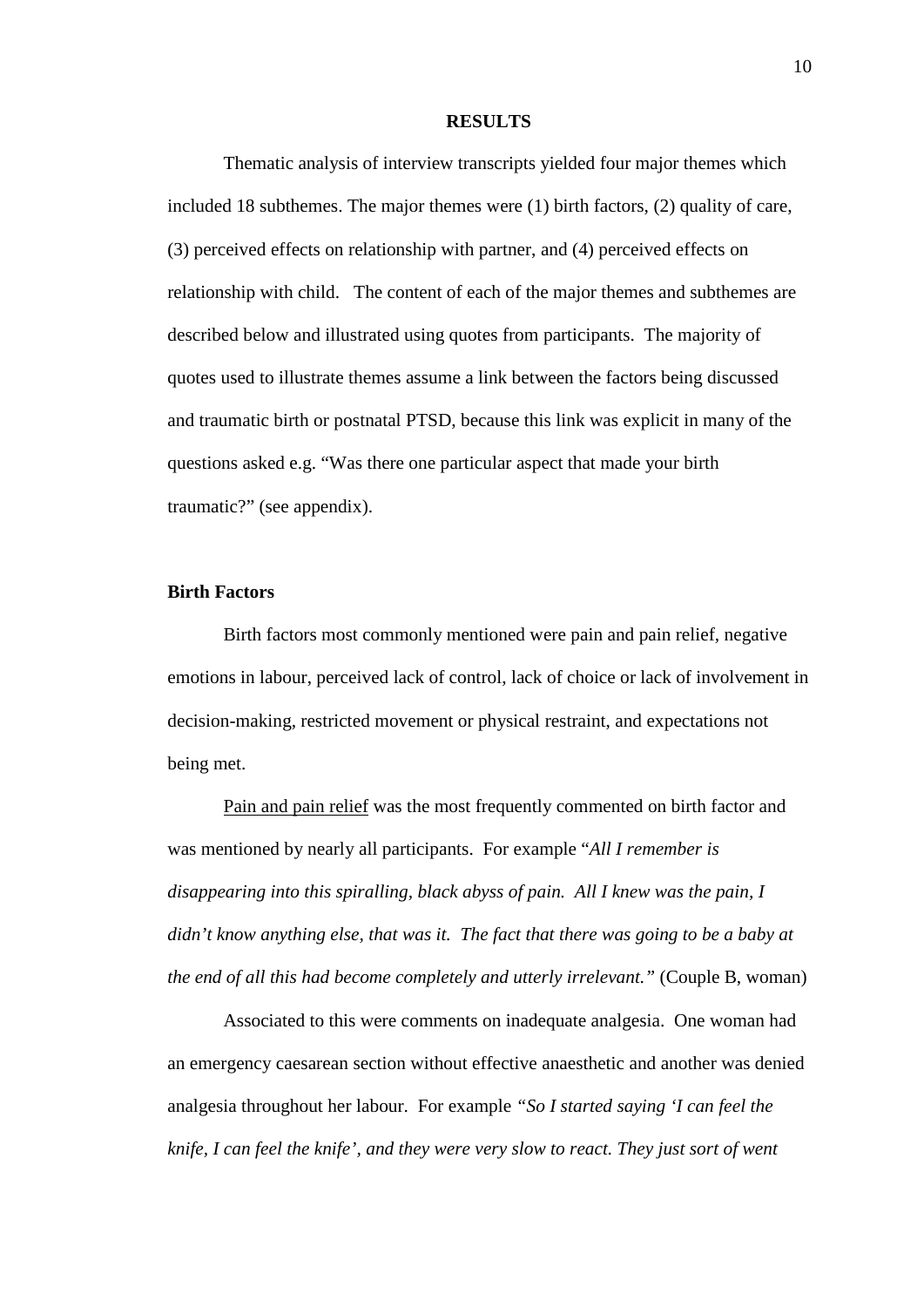*'well, you should feel some form of tugging or pulling' but I was just getting more hysterical saying, 'I can feel the knife, I can feel the knife' and one of them said / obviously the surgeon could see that I could feel it and that it was obvious that something had gone wrong." (Couple F, woman)*

Negative emotions in labour were another frequently commented on birth factor. Common negative emotions experienced by the sample were *feelings of helplessness*, *fear*, *shock*, *feeling violated*, *confusion*, *feeling humiliated*, and *feeling dehumanised*.

Men reported helplessness more often than women did. For example, the man from Couple C said he had *"a massive feeling of helplessness. I mean, I could do absolutely nothing to help [my wife]".* Women more often reported fear or feeling violated. For example the woman from Couple B said *"I was absolutely terrified. I remember thinking, I might die, I really might die and I don't know what's going to happen"*. The women from Couple A reported *"She [the midwife] just had no respect for what I wanted for my body. I just felt that I had no body integrity…It was just like being raped by these people."* Women also reported feeling humiliated or dehumanised using phrases like *"I was just a sack of meat on the table."* (Couple A, woman). Finally, half of women commented on experiencing *dissociation* during the birth. The woman from couple B said, for example, *"in the end I managed to tune her out and I don't know what happened, I have no memory of what happened next."*

Perceived lack of control was another common birth factor. Men's comments were related to their perceived lack of control over events, such as emergency caesareans, for example *"When [my wife] was in there having the operation, it was like, this is not the way it should be…suddenly you've got no real control of what is*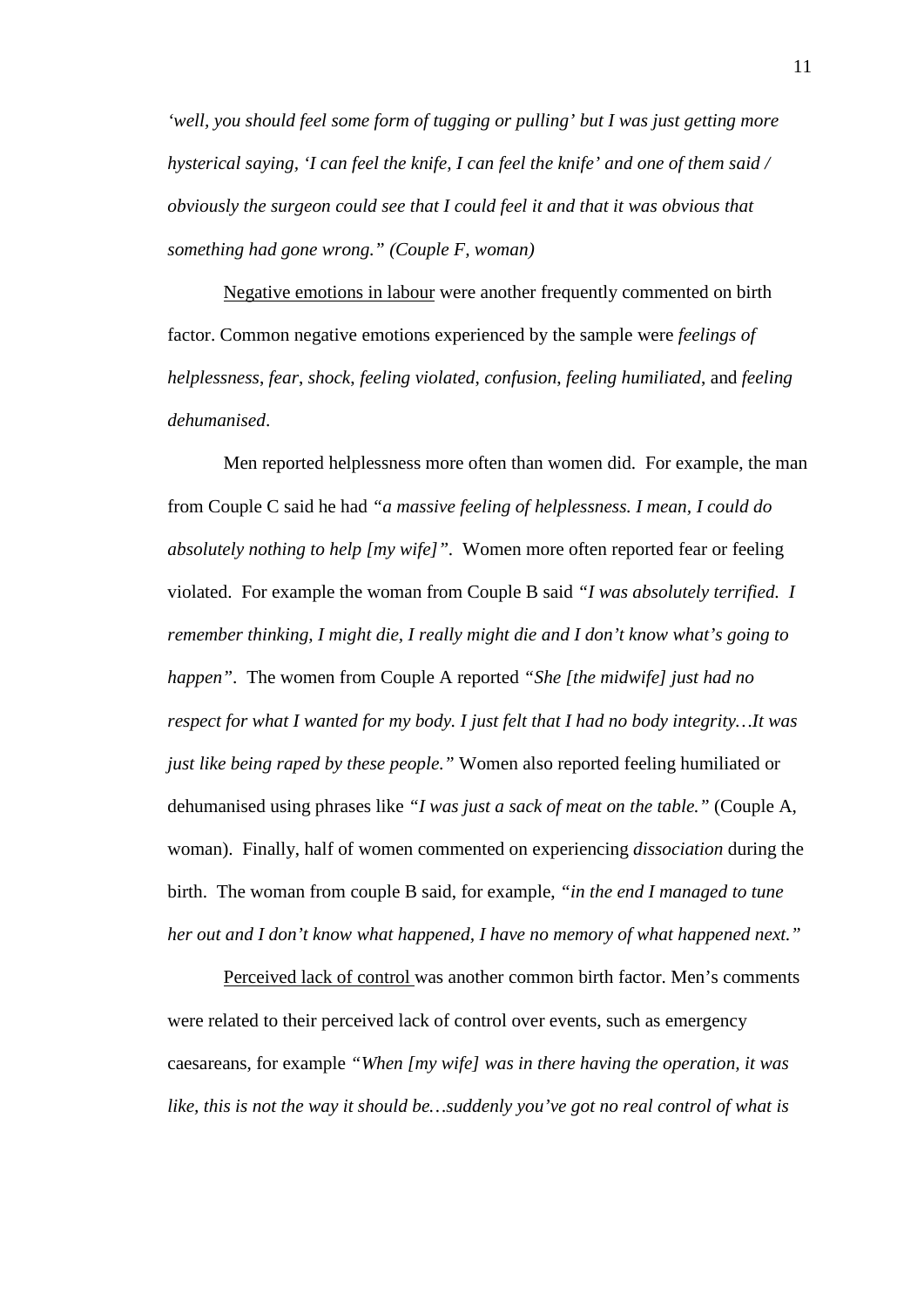*happening… and you're just completely overwhelmed. You have no control, no input."* (Couple C, man)

Women's comments tended to relate to a perceived lack of control over events and/or their own or others' behaviour, i.e., not being able to control their own pain, a sense of "losing it", or of staff being over controlling. For example *"It was all out of my hands, I was afraid for me, I was afraid for my baby. I was just afraid that everything was just completely out of control. It didn't feel like a birth, it felt like an emergency operation."* (Couple E, woman)

Similarly, lack of choice or lack of involvement in decision-making was mentioned. For example, one woman said *"Nobody said to me, 'Is this alright? do you mind five or six complete strangers having a look at the most intimate parts of your body, sitting there with your legs in the air and the whole thing on display?' "* (Couple B, woman)

Related to this was restricted movement or physical restraint during the labour, for example *"They told [my husband] to come in and then got [my husband] to pull me upright, [midwife] on one arm and [my husband] on the other… which I think was actually a terrible thing to do because it sort of brought an element of violence and restraint into our relationship which had not obviously been there before. And I was just fighting to get down."* (Couple A, woman) *"And literally they went through the skin and as they were getting to the muscle [my wife] was pulling her legs up and ended up with a midwife on each leg holding her down."* (Couple F, man)

Finally, nearly all participants mentioned expectations not being met. For example *"I had a birth plan, it was just like a joke really, it was like you have the*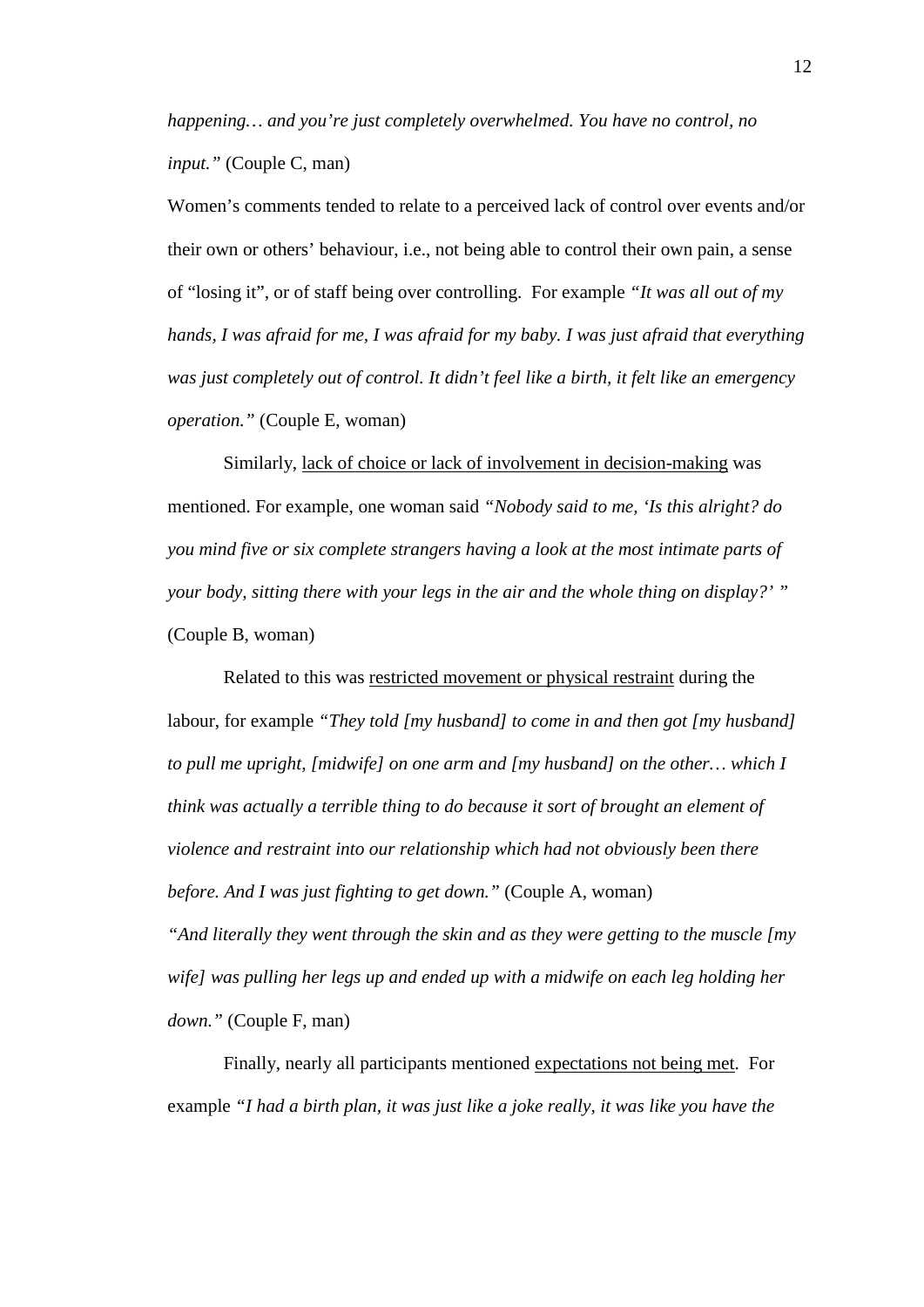*birth plan and then you have what actually happens… I mean, how far away from your birth plan can you actually get?!"* (Couple E, woman)

## **Quality of Care**

Without exception, participants commented on some aspect of quality of care affecting their experience. The emergence of quality of care as a major theme is of particular importance given that these comments were unprompted in the interview, as questions were not asked specifically about quality of care (see Appendix). Aspects of care that were most frequently mentioned were information provision, staff factors, continuity of care, and the environment, which are described in turn below.

Information provision covered aspects such as *not being informed about what was happening during the birth*, *not been given/offered information*, receiving *inaccurate information, inadequate information*, or the *need for more information prior to birth*. Not being informed about what was happening during birth seemed to be particularly important for men. For example the man from Couple F said it was *"so chaotic, I'm walking around the room… and there is [my wife's] uterus on her stomach and nobody is telling me what is going on, I think she's having an emergency hysterectomy, honestly… I'm going 'what is going on?"* Women's comments were spread across other aspects of poor information, for example *"I don't know to this day whether I had an episiotomy or a tear. I haven't been told."* (Couple D, woman)

Staff factors included comments about *staff attitudes, competence,* or *conflict with/between staff,* which were made by both men and women. In addition, women mentioned *poor communication skills*.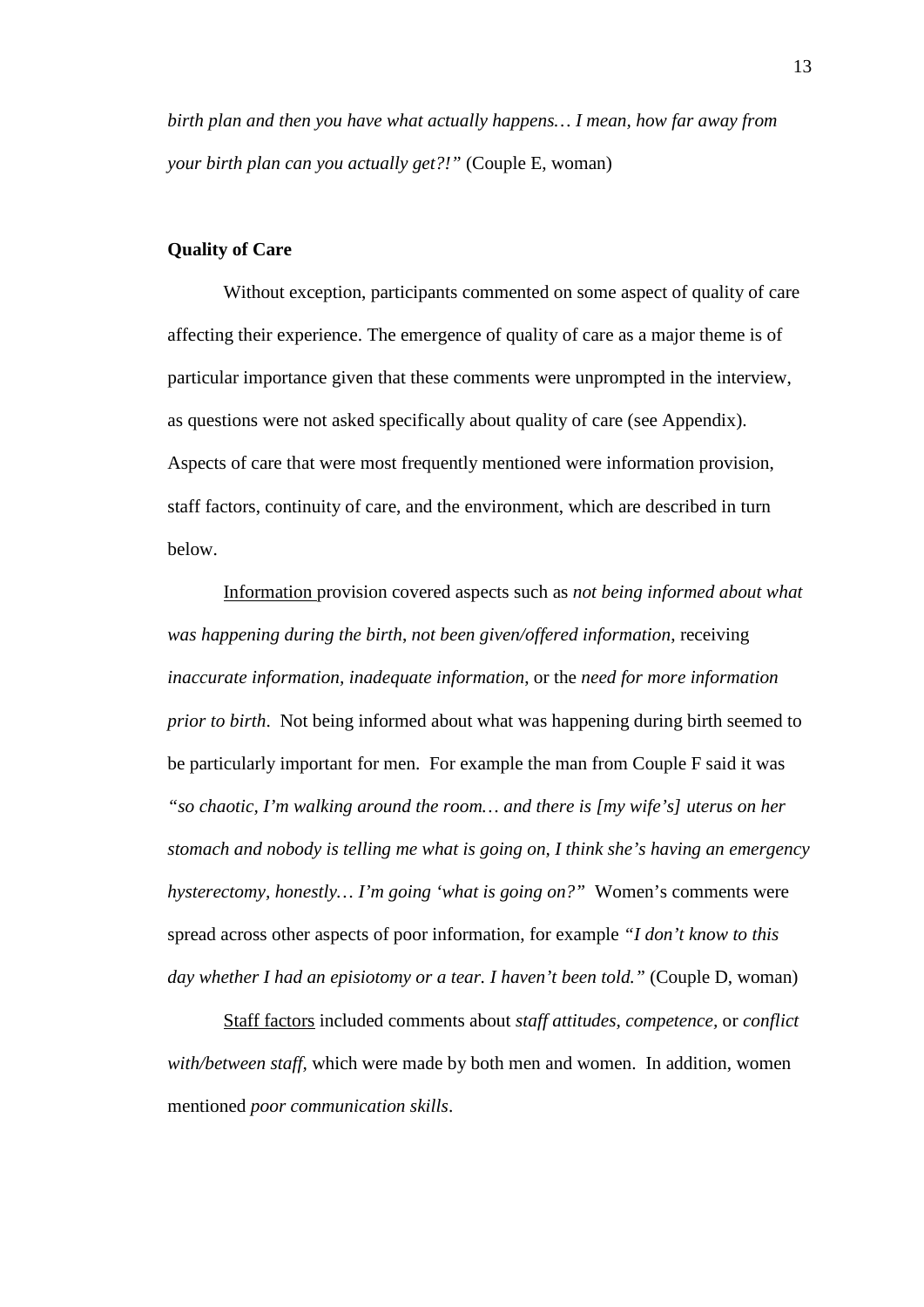Staff attitudes were reported as disparaging, disdainful, impersonal, or disregarding. For example *"She [the doctor] was cold, she seemed very resentful that she was called out of her bed at six o'clock in the morning to do the job. She didn't say anything personal to me. Nothing, just 'right, lets stitch this' and examined me."* (Couple A, woman). Women talked about the difference a positive staff attitude can make, for example *"And they've got to start, I think, understanding just how profound an effect on the woman their mental attitude has, and how much good they can do with the right mental attitude."* (Couple B, woman). This woman went on to say "The people who are there to help you should be making it better not worse...the *attitude of the people, the way they treat you, and pain relief. I think, you know, if those two things had been handled differently I would have had a totally different experience…if they'd been handled differently… I don't think I would have ended up with PTSD".*

Competence of staff was mentioned by the majority of participants and consisted primarily of comments about the *overall competence of staff.* To a lessor extent comments were made about *staff error* and *loss of faith in staff*. For example the man from Couple F said *"And the anaesthetist was just virtually like crying at the top trying to stroke [my wife's] hair, and I was like 'Jeeze, what is going on!' So they are so unorganised… the incompetence and all the rest of it was just shocking"*. Similarly, the woman from Couple A said *"I just felt really abandoned and alone… I felt really unsafe with those midwives, because I knew if I had a haemorrhage in that bed and I pressed the emergency buzzer they would ignore me."* 

Conflict with or between staff included direct conflict such as*" I asked her twice to leave and shut up and in the end I said 'I need SILENCE!' and I just roared it out."* (Couple A, woman) and indirect conflict such as staff ignoring requests to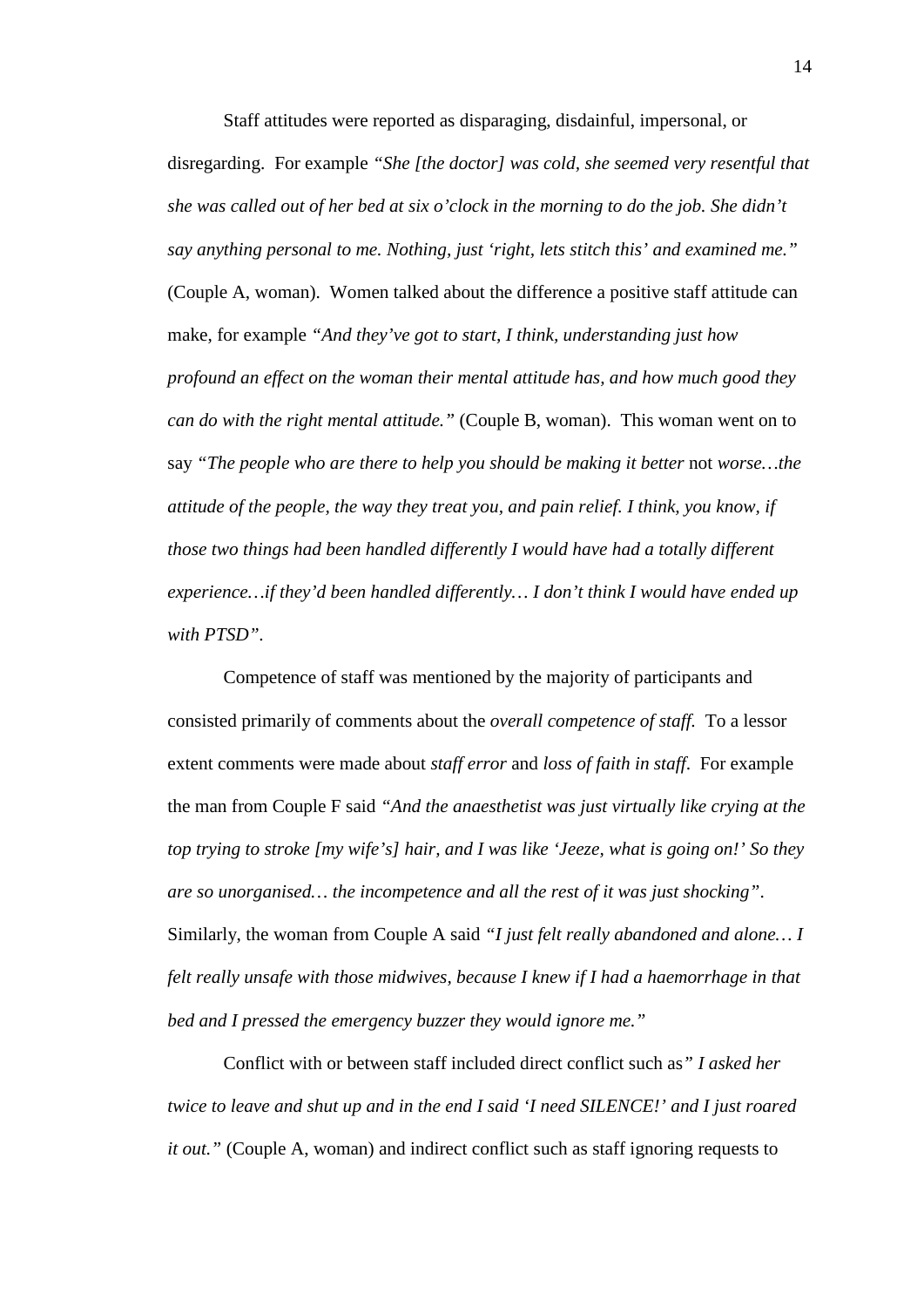stop procedures, for example *"It was a male doctor, um, I have a history of depression and anxiety and I don't like being touched. I have very clear personal boundaries, and a male doctor came in, and I was like 'I can cope, It's only a doctor, It's only an examination, I can cope', and I just lay down on the bed, I just, melt down, started to cry, couldn't cope. [My husband] said to the guy 'stop' and he was like, 'well I've started it now'...then it continued." (Couple B, woman)* 

Finally, poor communication skills were mentioned primarily by women, for example *"nobody said anything - at all. I think the consultant said, good morning, and that was it. The rest of the time he talked to the other doctors, no one talked to me. I wasn't there."* (Couple B, woman)

Continuity of care seemed to be primarily around the *lack of continuity of staff*. Other aspects were an *overall lack of continuity of care* and a *need for followup care* in the postnatal period. For example the woman from Couple D said *"Every person that came in, I had to give them my medical history because they didn't know, there didn't seem to be any hand over happening."* The man from Couple F attributed the traumatic birth experience to the lack of continuity of care saying *"The critical thing is I think that if [my wife] had continuity of care from the midwives from the start she would never have got in this situation."*

Environment was also mentioned, particularly the overall physical *environment being unpleasant,* the *lack of privacy* and *poor hygiene*. For example *"The room looked like one of those places where after you kill your cows, you take them to be cut up. That is what it looked like. I really honestly believe that. I don't know how people birth in rooms like that."* (Couple A, woman). In addition, one woman and one man made comments on the *operating theatre being traumatic*. This serves as a reminder that unfamiliar environments can be stressful and traumatising to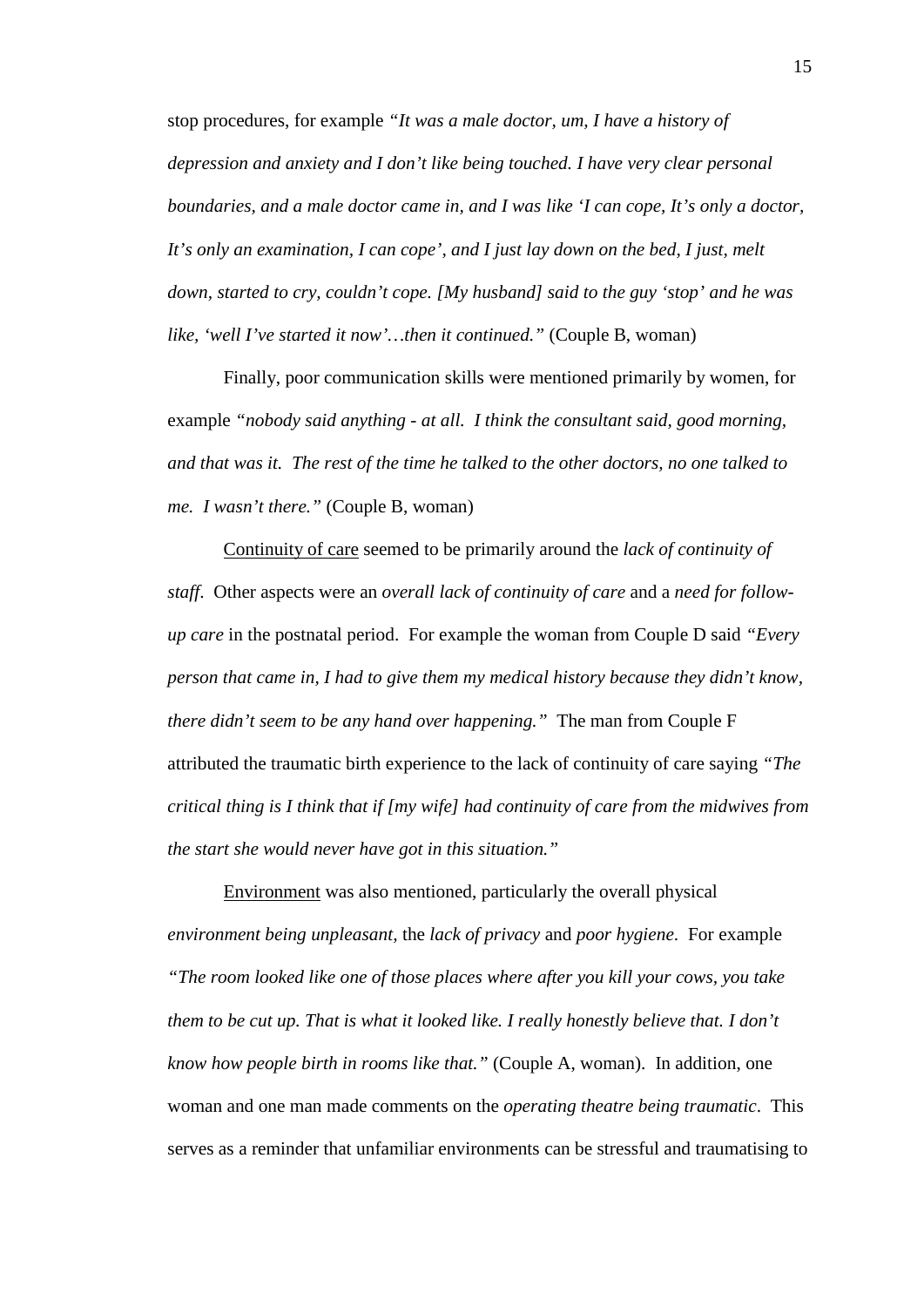some people. For example *"the thing with a caesarean is that you're taken into the operating theatre awake, and they put you on the operating table awake, and an operating table is made of cold, hard metal, and you lie there and you look up and you see the circle of light, like in all the films."*(Couple B, woman). Similarly, the man from couple E said *"Suddenly being surrounded by people in masks [was traumatic] and all the paraphernalia of an operating room."*

#### **Perceived Effects on Relationship with Partner**

All participants mentioned the perceived effects of the birth on some aspect of their relationship either spontaneously or in response to questions asking about the effects of the birth on their relationship with their partner. The main perceived effects on relationship with partner that were mentioned were on the physical relationship, communication within the relationship, conflict, emotions within the relationship, support from partner, coping together as a couple, and overall effects on the relationship.

Effects on the physical relationship were most frequently mentioned. The most commonly cited difficulty was *avoidance of sex.* Women mentioned avoiding sex either because (1) it served as a reminder of the event, triggering flashbacks or traumatic memories, (2) from an instinctive need to protect a "battered and bashed" body or (3) through fear of becoming pregnant. For example *"I had flashbacks whenever I went into the bedroom, I could smell the blood and stuff, it was just awful. Because we were trying to make love in the same place as the birth, you need to put it in its context."* (Couple A, woman)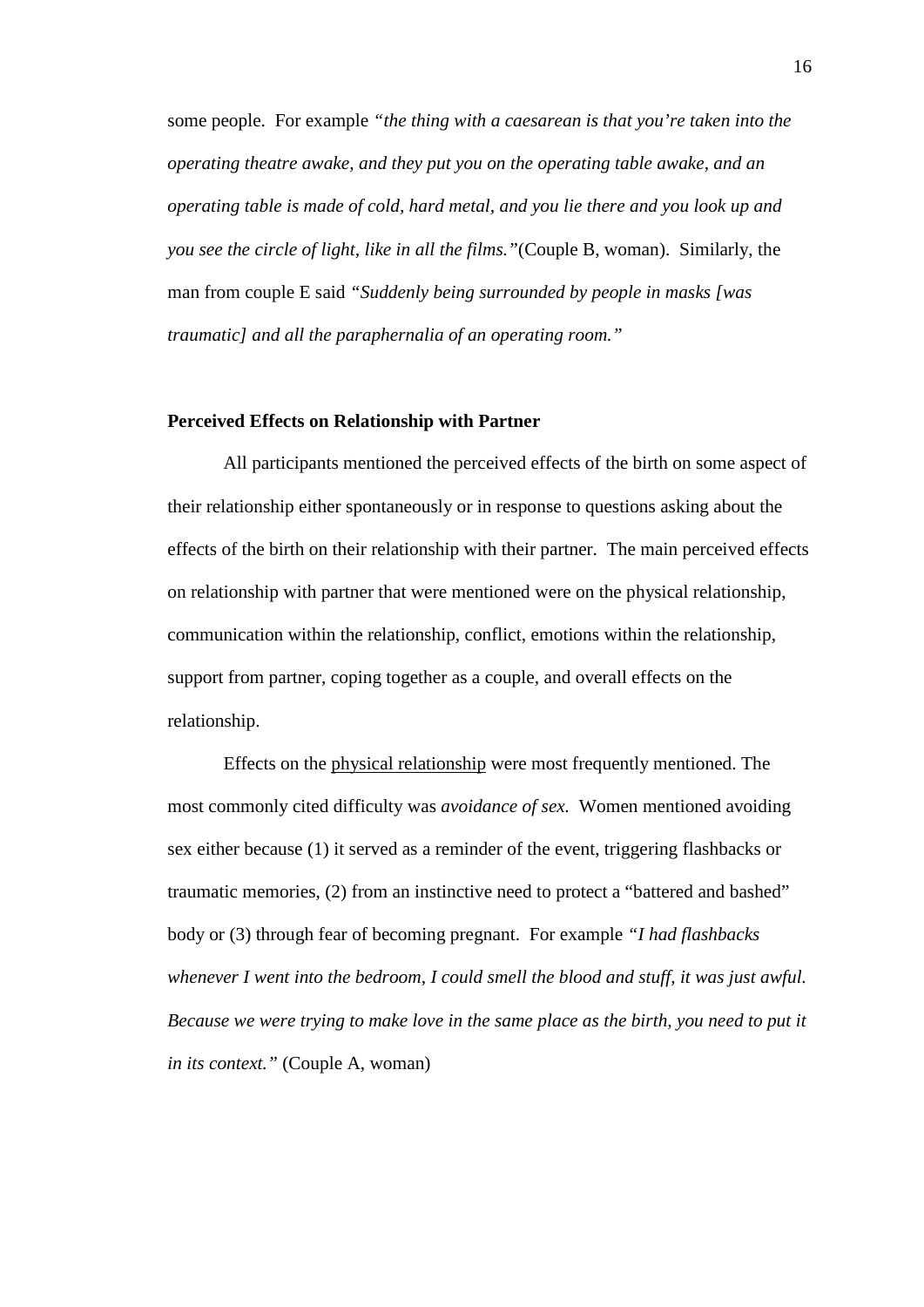*"I think when you've been violated to that extent, you just don't want to be touched by anybody ever again, these are the most intimate parts of your body, your most intimate parts of yourself."* (Couple B, woman).

*"Sex, no, because I had a pathological fear of becoming pregnant. I was on the pill, it wasn't going to happen, oh no, but it was in my head that it could happen. We had always been quite close physically, sort of touching and cuddling, but no, no, I didn't want to know… I had a huge variety of excuses, but basically, no, no."* (Couple C, woman).

Men also commented on their partner's avoidance of sex and linked this with events of birth, for example *"Everything was focused on this visit [gynaecological examination], like that was the cause of everything that came afterwards , the stress, not wanting to be touched, you know, say the general reaction."* (Couple B, man). One man mentioned his own avoidance through fear of his wife becoming pregnant again. Related to this were comments made by women and men on the female partner's *difficulty in being touched* and the *loss of intimacy* in their relationship as a result of this. For example *"And again, without thinking about having full sex, or whatever, but, caressing or touching, you know, it's part of normal behaviour in a couple. [My wife] didn't really like it. I mean she was really, really bad with it… certainly there was this problem that she obviously didn't want to be touched, at all."*  (Couple B, man). Women also recognised this, for example *"a lot of the time I can't bear for [my husband] to touch me and he's quite a touchy person…he finds that very difficult."* (Couple D, woman).

Men and women perceived this difficulty with intimacy to be due to events of birth or PTSD. For example, the man from Couple D said *"She's a lot more standoffish now of me. At times when as a couple you want to be kind of closer, and*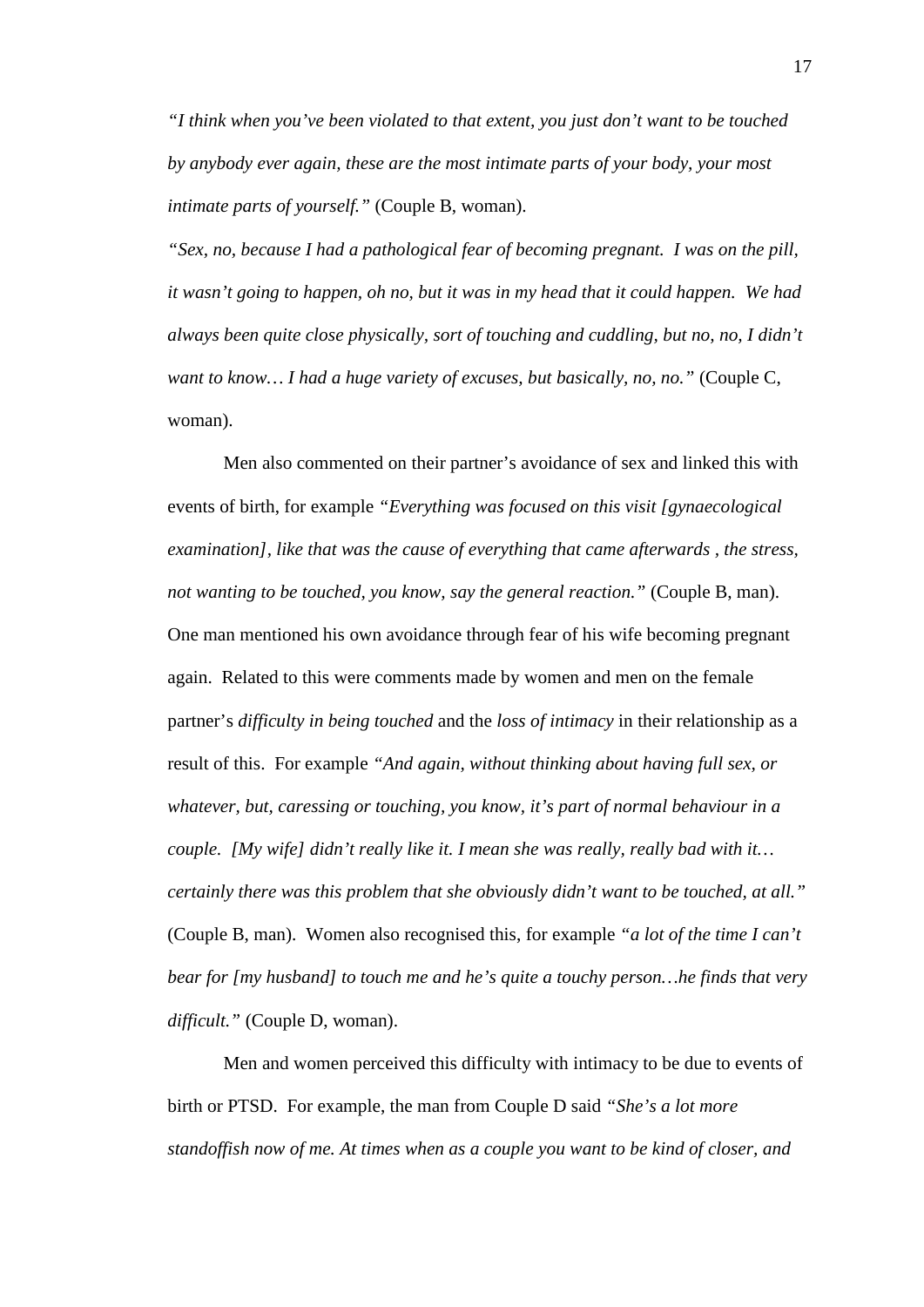*then that closeness seems to have something stopping it, there's a barrier to being closer that shouldn't be there. So I think she's experienced something that has made her feel that way and kind of can't get past her feelings and the whole experience."*  (Couple D, man). The woman from Couple B described how PTSD interfered with all aspects of their lives: *"When I was suffering with PTSD it dominated my life and therefore by extension, our lives totally. …You're so worn out by it all, after such a short time if your getting three to four flashbacks a day and it was totally undermining my belief in myself and my ability to cope with life and get on with life. There isn't room for anything else in a relationship when you are going through that… It destroys any intimacy you have in your relationship, you can't think about anything else except what is, what is this that's happening to me? Why am I like this, you know, and that's all there is."* (Couple B, woman)

Communication within the relationship primarily concerned *avoiding talking about the birth and associated difficulties*. For example *"I would get desperately upset if we tried to talk about it, talking about it was painful and awful"* (Couple B, woman).

*"There are probably quite a few things we haven't discussed. She keeps her bits to herself, and I keep mine to myself."* (Couple C, man)

Where couples had talked about the birth experience and associated difficulties this had helped create understanding but not necessarily solved the problem, for example *"Talking to each other has helped too, you kind of know how each other feels about it, but it hasn't helped to resolve things."* (Couple D, man)

In addition, participants commented on the importance of *empathy and/or understanding* within the relationship. Conflict within the relationship was also mentioned in the form of *arguing* and *conflict avoidance*. For example *"We would*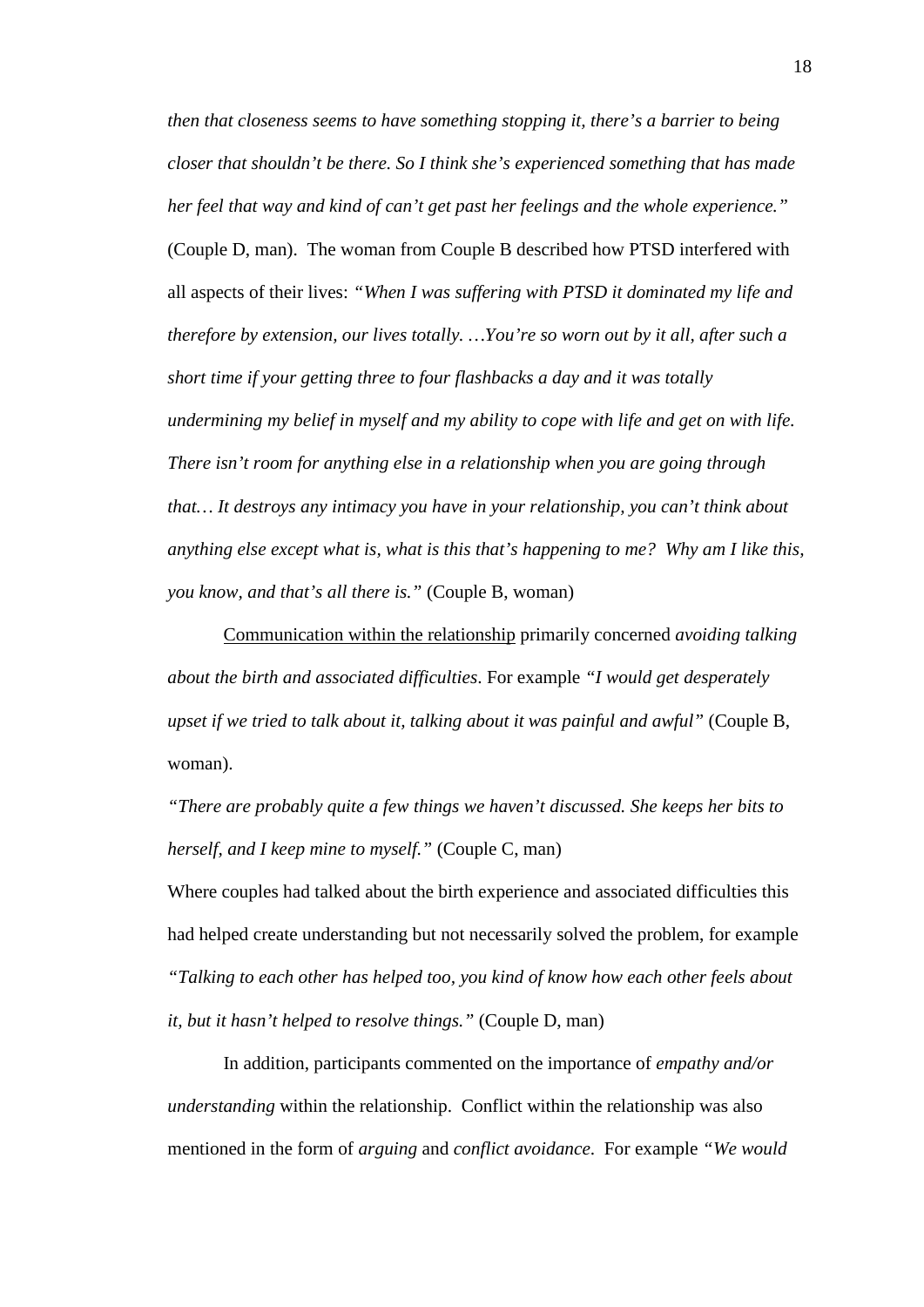*end up having quite dreadful rows…Oh, dreadful, for… I would say a couple of years."* (Couple B, woman)

*"I think with [my wife] I was a lot more careful of what I might say and what I might do. It was a bit like walking on eggshells all the time. You put one foot wrong and you're likely to cop a serve. Yes I guess I avoided the position which could lead into an argument for a long time"* (Couple A, man)

Some men acknowledged how their own *lack of empathy and/or understanding* negatively affected the relationship and one couple talked about blaming one another. *"When it didn't get any better we just started to take it out on each other really, and blaming each other for it."* (Couple E, man)

Negative emotions within the relationship were mentioned by men and women. Women commented on *feeling abandoned by their partner* when men went back to work, and men commented on *feeling rejected by their partner* as a result of lack of sexual contact and subsequent loss of intimacy. For example *"It can make you feel quite unsure if you're kind of wanted or needed in the relationship."* (Couple D, man). Men also mentioned *feelings of helplessness* within the relationship through not being able to help their partner or solve the problem, for example *"I have the warrior that comes out and wants to sort the problem, and therefore for me it was like, I want to do something about it, only you don't have the tools to do it… we had arguments in which she says that she has a problem, I try to say, well, let's talk about it right now, and [my wife] refusing… and therefore, for me, frustration because I cannot solve the problem, I cannot help."* (Couple B, man)

Comments were also made regarding receiving or giving support from partner. Women mentioned receiving practical and emotional support from their partners, and men reported providing support. For example *"At no point did he ever*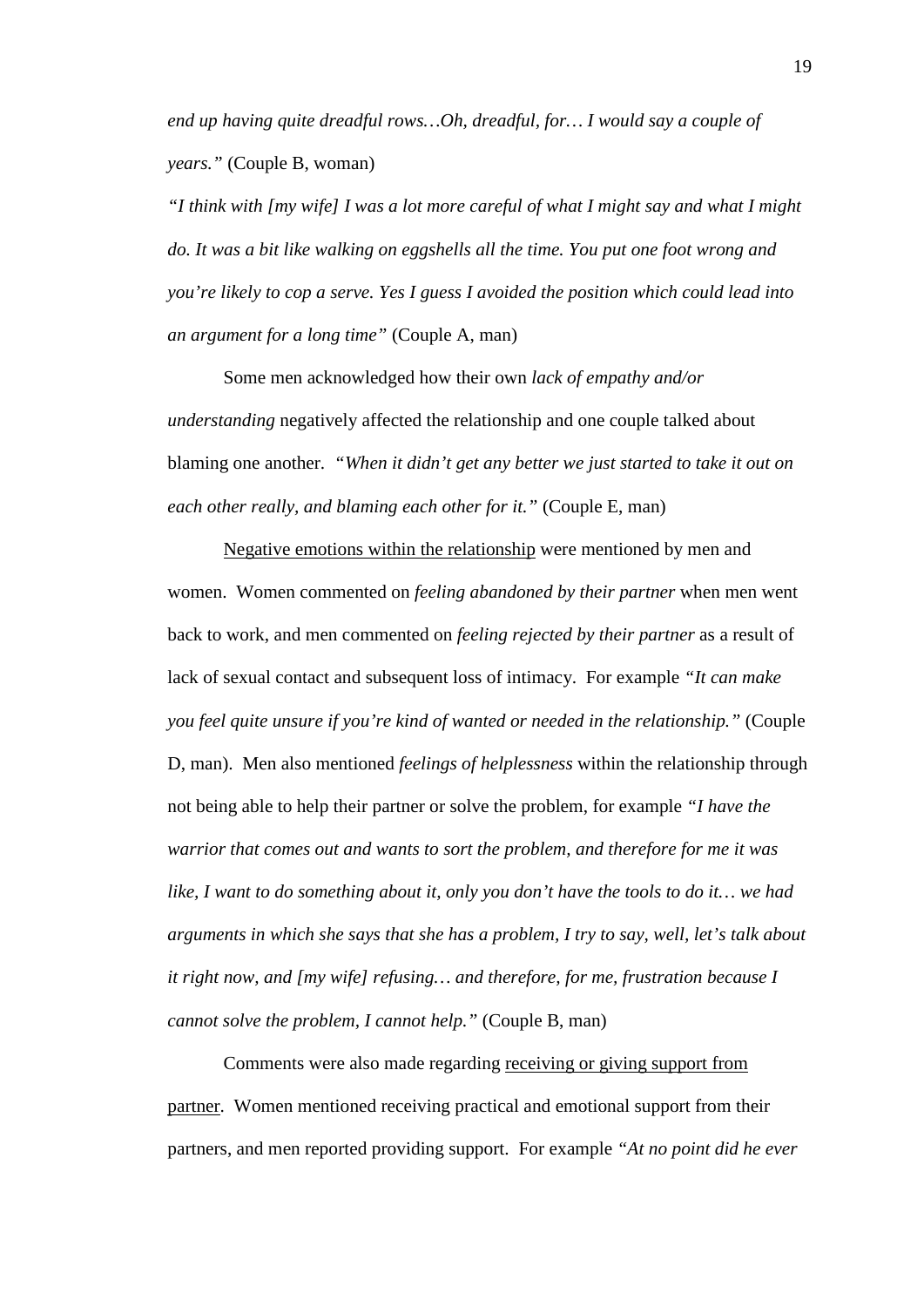*say to me, pull yourself together. God forbid! He took it totally seriously right from the word go, I mean very open minded and very understanding about mental health problems… he was completely supportive."* (Couple B, woman)

Comments about coping together as a couple were also made. Women talked about barriers to coping together as a *lack of time together as a couple* resulting from childcare demands, balancing work and home life, and/or having little social support, meaning that couples had little time to talk to one another or take time out. The remaining comments related to adaptive coping as a couple and included comments about *partners helping them to cope* with their experience, *sharing the responsibility for coping*, and *positive appraisals of the relationship* as instrumental in helping them cope. For example *"Had he not been there, how would I have explained what had happened to me? I think that would have been more upsetting, that this thing had happened…how can you describe that to someone. So it has been very good for us in a way that he was there. You just can't explain the horror of that unless you were there. I mean, what would I have said. I would have sounded as if I was completely exaggerating."* (Couple F, woman)

*"For me it was almost natural to think that it's our problem, not your problem… one attitude is, it's your problem, solve it, and another one is, the problem is yours, but we have to sort it together, we have to be together in the process."* (Couple B, man)

The overall effect on the relationship was commented on, primarily in terms of the relationship being *negatively affected,* for example *"We lost a lot of light hearted stuff like we used to have, we got a lot more serious with the responsibility and when [my baby] was crying it really pulled us down, and basically we did change quite substantially, I think it was a very dark period of our lives really."* (Couple E, man).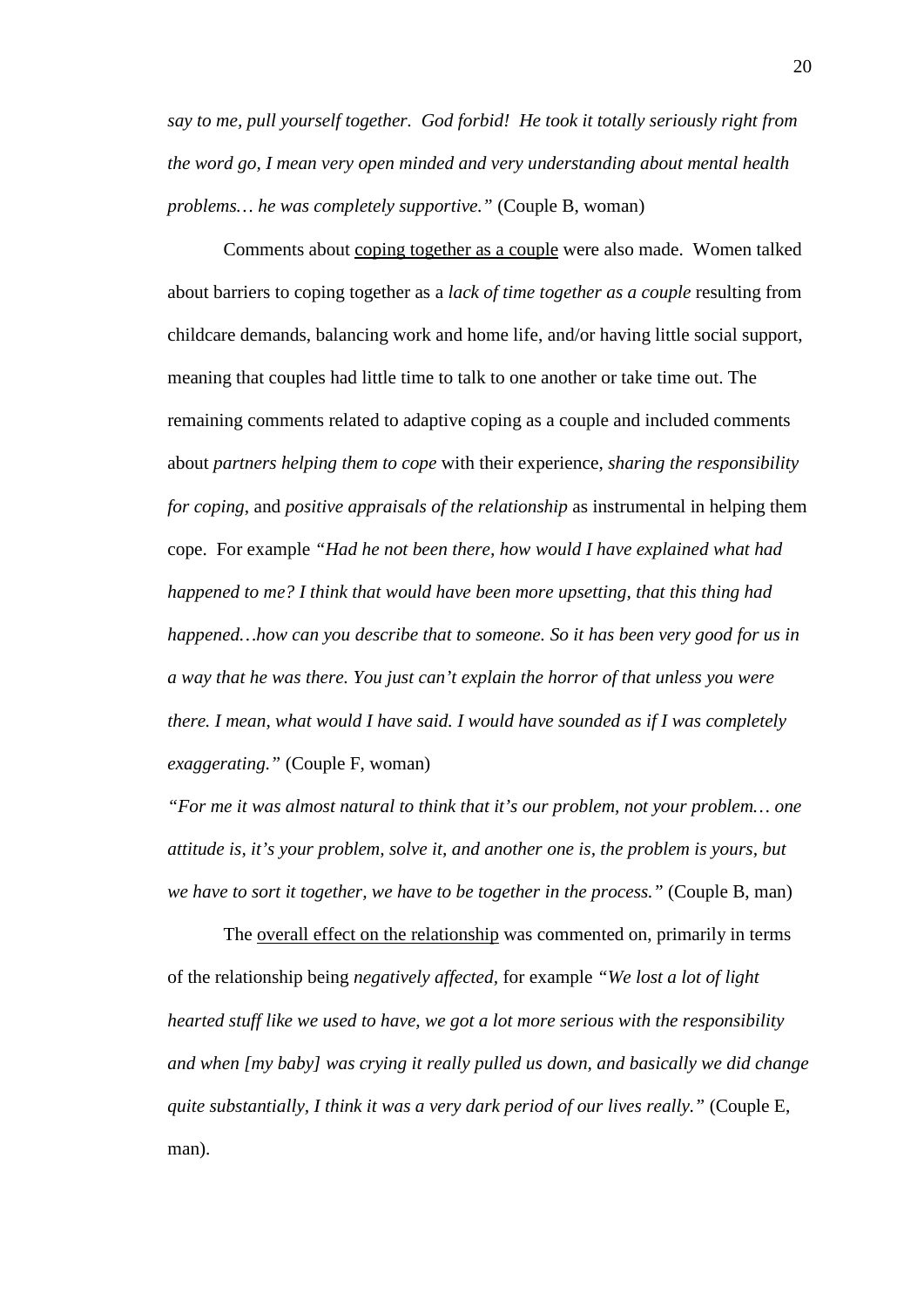However, one couple commented that their relationship had been *positively affected*, bringing them closer together. For example *"But, you know, what did it do to our relationship, it strengthened it if anything, not that it needed it, it was like we came through this thing."* (Couple F, man)

#### **Perceived Effects on Relationship with Child**

All participants mentioned perceived effects of the traumatic birth on some aspect of their or their partner's relationship with the child. The two themes that arose were the perceived effect of the birth experience on perceptions of the child, and on parent-infant attachment. Comments in these themes were typically split between positive and negative effects. For example, the perceived effect of the birth experience on perceptions of the child were split between ascribing *negative attributes to the child* as a result of the birth experience or ascribing *positive attributes to the child* which compensated for the effect of the birth experience. For example *"She wasn't ready to come out, she didn't want to, it wasn't her time and she was being forced out and it just made me think she is really angry…I just think the whole thing was so unnatural that it created an unnatural child."* (Couple E, woman)

*"And because she was such a lovely and loving baby, she was very easy to love back."* (Couple B, woman)

Comments on the perceived effect of the birth experience on parent-infant attachment were primarily around *poor attachment, attempts to compensate for poor attachment*, and *different attachment styles*. For example *"I was aware that I didn't have the feelings and I put on an act with [the baby]…I used to coo to her and all that sort of stuff but I didn't actually mean it… it was all fake, I honestly just did it because that's*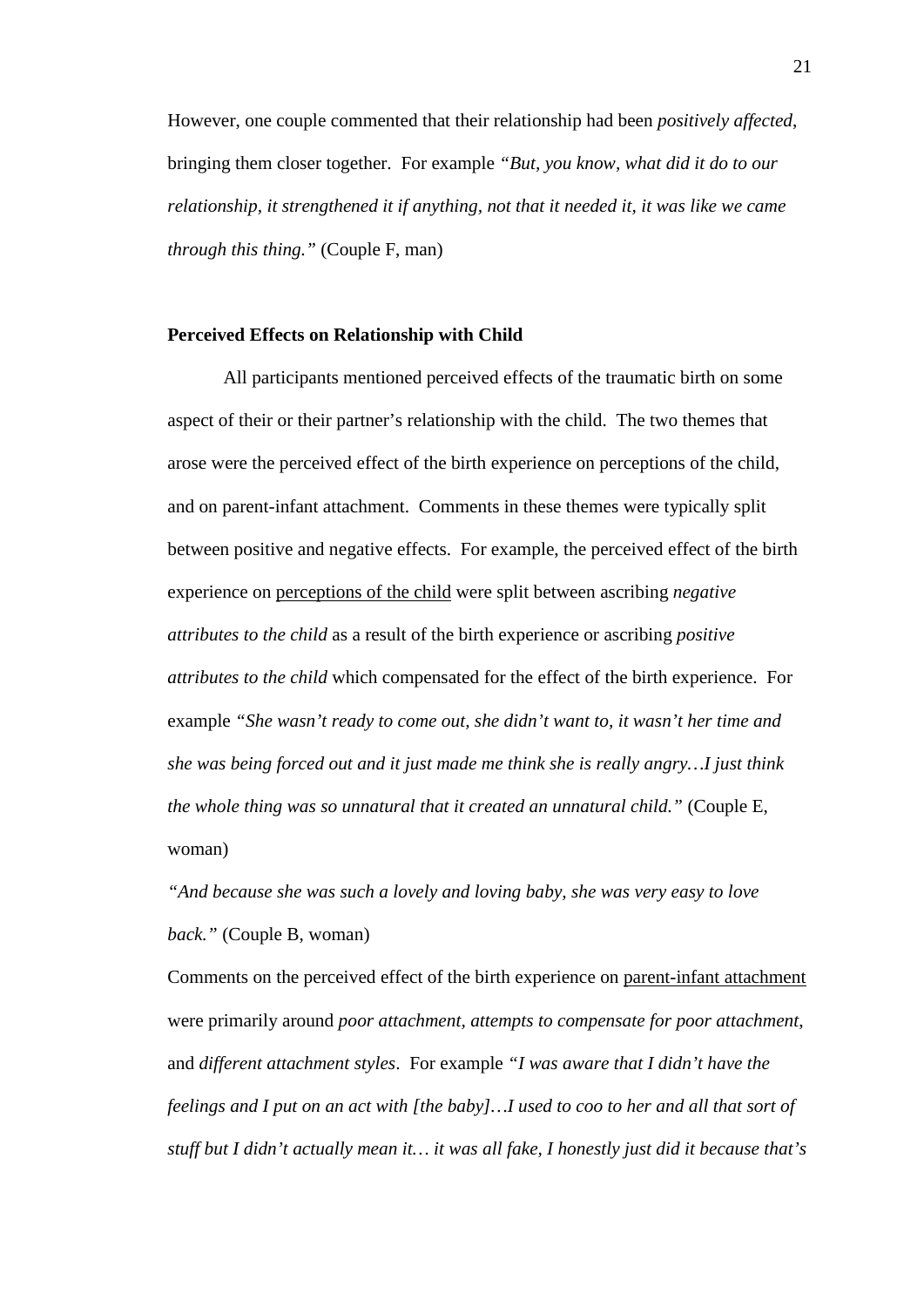*just what mothers are supposed to do...* " (Couple A, woman). Men recognised this and tried to compensate for it. For example *" I know I did try to direct a lot of attention and love to [the baby] because I felt maybe [my wife] wasn't providing that so I was trying to bridge a bit of a gap."* (Couple A, man).

Different attachment styles were apparent and seemed split between overprotective/anxious attachment styles and avoidant/rejecting attachment styles. For example, both women and men reported emotions and behaviour consistent with an *overprotective/anxious attachment style.* Women who reported this attachment style also commented on excluding their partners from childcare*.* For example *"I think it's made me so overprotective of her. I don't let her out of my sight. I don't like other people touching her…I mean my mum …obviously I trust her with her, but I'd go out to the pub with my sister and after half an hour later I'd have to go home again because I was so frightened about what would happen to [the baby]… I had to go back. I just can't bear it, it's just really frightening."* (Couple D, female)

The remaining women reported emotions and behaviour consistent with an *avoidant/rejecting attachment style.* Some of these women reported acting out the mothering role (as above) until experiencing a delayed onset of emotional attachment. For example *"I still remember sitting one evening, watching something on television and there was a threat to a child… and I didn't realise it, but I was reacting as if it was my own child, and I looked down and my hands had curled into claws, and I suddenly thought, oh my heavens, I love [my baby] to bits! And it's like being hit by a tidal wave. It totally hit me how much I cared about [my baby]"* (Couple B, woman)

The remaining women who initially reported an avoidant/rejecting attachment style either subsequently developed behaviour and emotions consistent with an overprotective/anxious attachment style or persisted in an avoidant-anxious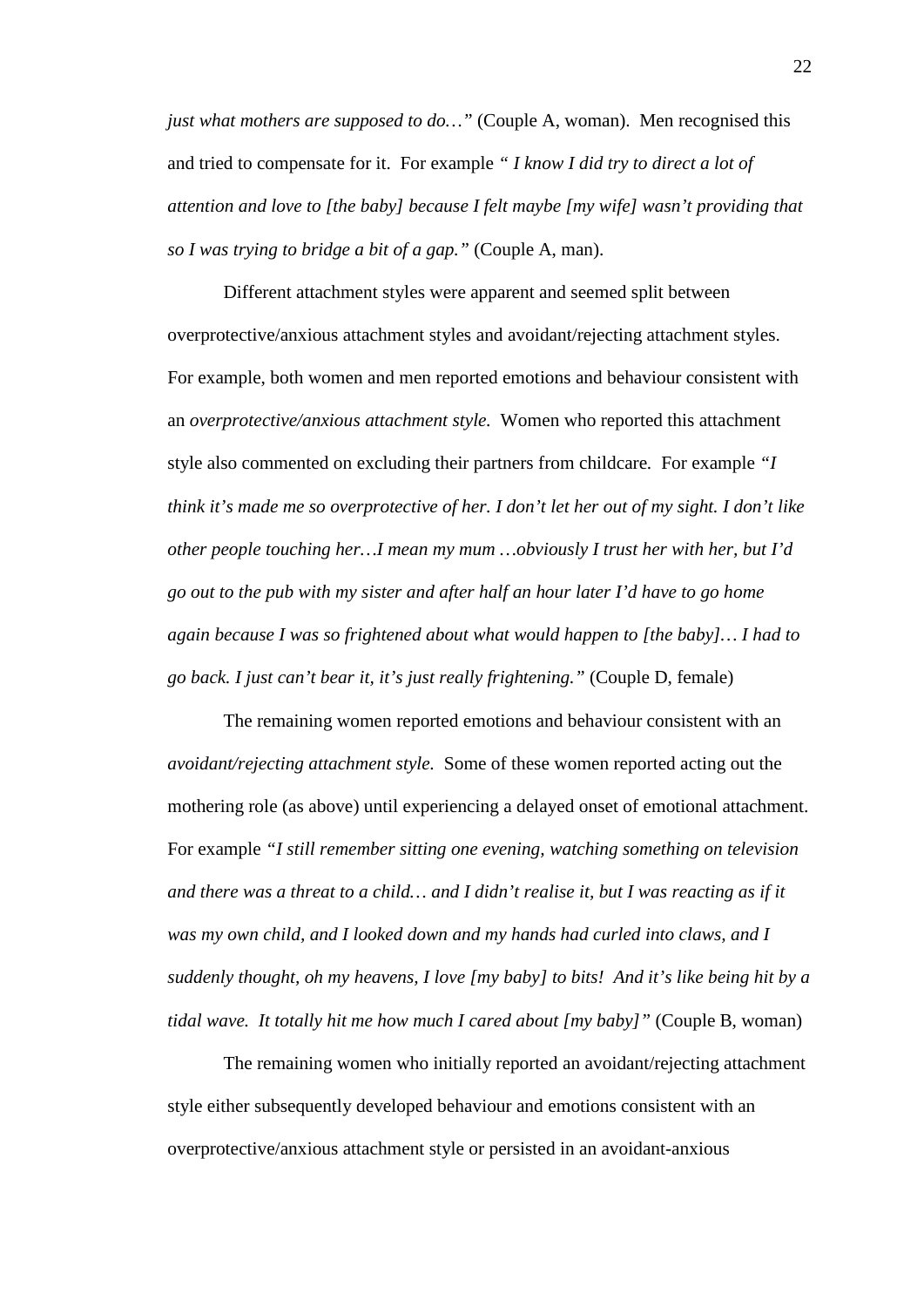attachment style up to five years after the birth. For example *"I hate the bond word, I think it is one of the worst words you can ever use, but I didn't bond with her, I didn't particularly want to go near her. I'd go near her, but I wouldn't touch her."* (Couple C, woman)

#### **DISCUSSION**

This study aimed to explore the experience and perceived impact of childbirth-related PTSD on couples. The results showed that many birth factors and care factors are perceived as determining the experience of a traumatic birth by both men and women. There were a few differences between men and women in emotional responses during labour and in aspects of labour over which they felt a loss of control. The results also showed that childbirth-related PTSD was reported to affect the couple's relationship and the parent-infant relationship in varying ways. Rather than reiterate these results, this discussion will focus on a few interesting points in relation to (1) the experience of a traumatic birth, (2) the perceived effects of a traumatic birth, and (3) study limitations and conclusions that can be drawn.

#### **The experience of a traumatic birth**

This study demonstrates that clinically relevant childbirth-related PTSD can occur in women and men, which is consistent with research outlined in the introduction. Birth factors that were mentioned as important in the traumatic experience of childbirth are broadly consistent with previous research. For example, the emergence of perceived lack of control as important in a traumatic birth experience is consistent with both qualitative and quantitative research (e.g. Allen, 1998; Czarnocka & Slade, 2000; Lyons, 1998; Soet et al., 2003; Stewart, 1982). It is interesting, however, that men placed importance only on external control, whereas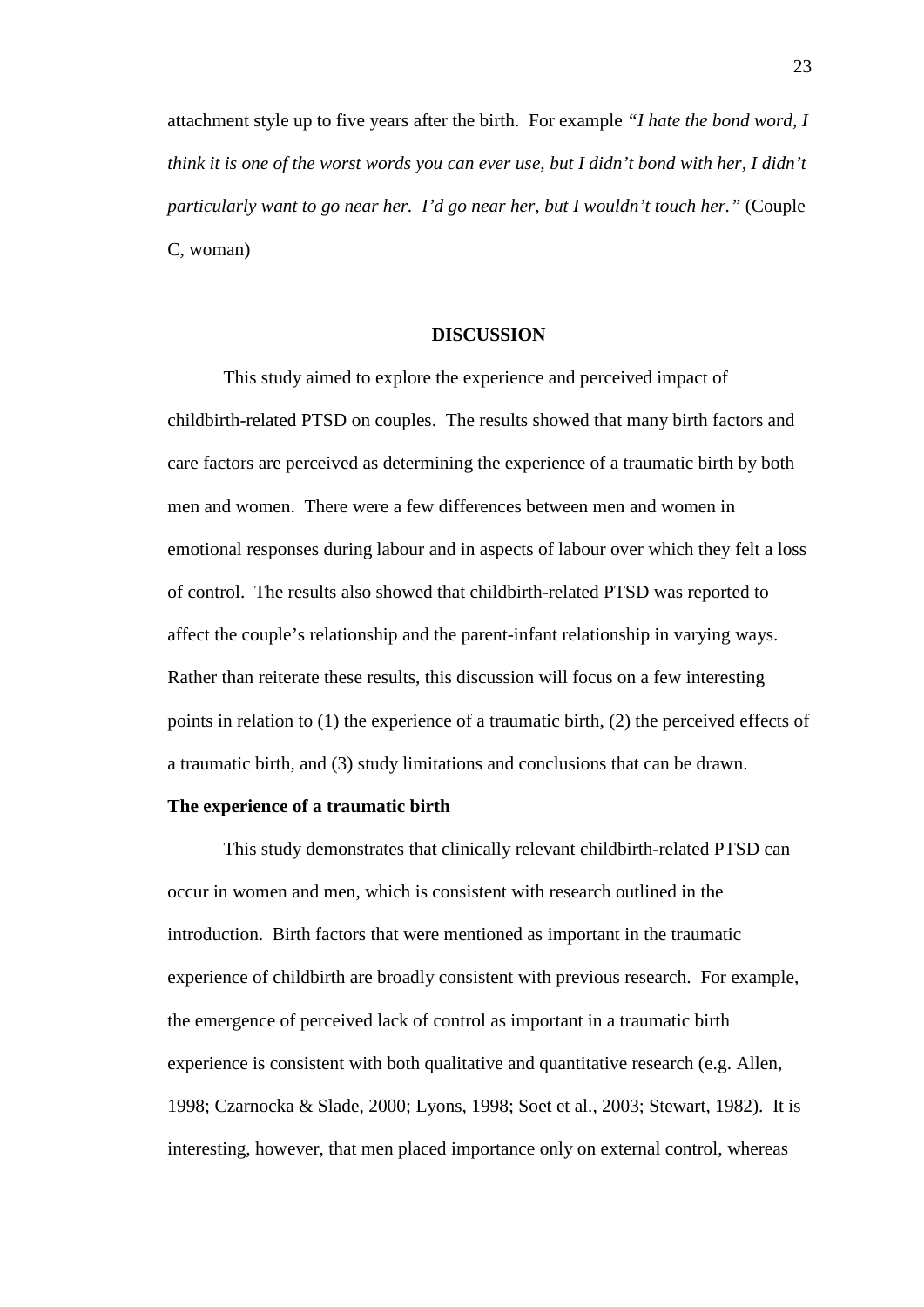women placed importance on perceived lack of external *and* internal control. This is consistent with Green and Baston's (2003) conceptual distinction between external control during birth (e.g., perceived control of what staff are doing, involvement in decision-making) and internal control during delivery (e.g., perceived control of own behaviour, control during contractions).

A second area where men and women differed was emotions during birth. Men reported more feelings of helplessness and shock than women, and women reported more fear, confusion, feelings of violation, humiliation, dehumanization and anger. This warrants further research as it may have implications for the development of PTSD or other pathology and treatment. For example, it has been argued that PTSD involving primary emotions, such as fear, should be treated differently than PTSD involving secondary emotions, such as anger and shame (Brewin, Dalgleish  $\&$ Joseph, 1996).

The emergence of quality of care as a major theme is of particular importance because it was not asked about specifically, yet was perceived to be important by every participant. Previous research has also identified aspects of care as important (e.g. Czarnocka & Slade, 2000; Beck, 2004a) but quality of care and continuity of care have not yet been looked at systematically or in detail. This study suggests it is an area that future research should address, and the themes highlighted here could usefully inform the development of a questionnaire to examine this in more detail.

Finally, it must be acknowledged that the birth factors highlighted in this study are likely to be highly inter-related and that these factors are based on retrospective reports of participants so might be affected by subsequent mood and experience. For example, peritraumatic dissociation has been found in other samples to be predicted by prior perceived lack of control over emotions (Engelhard, van den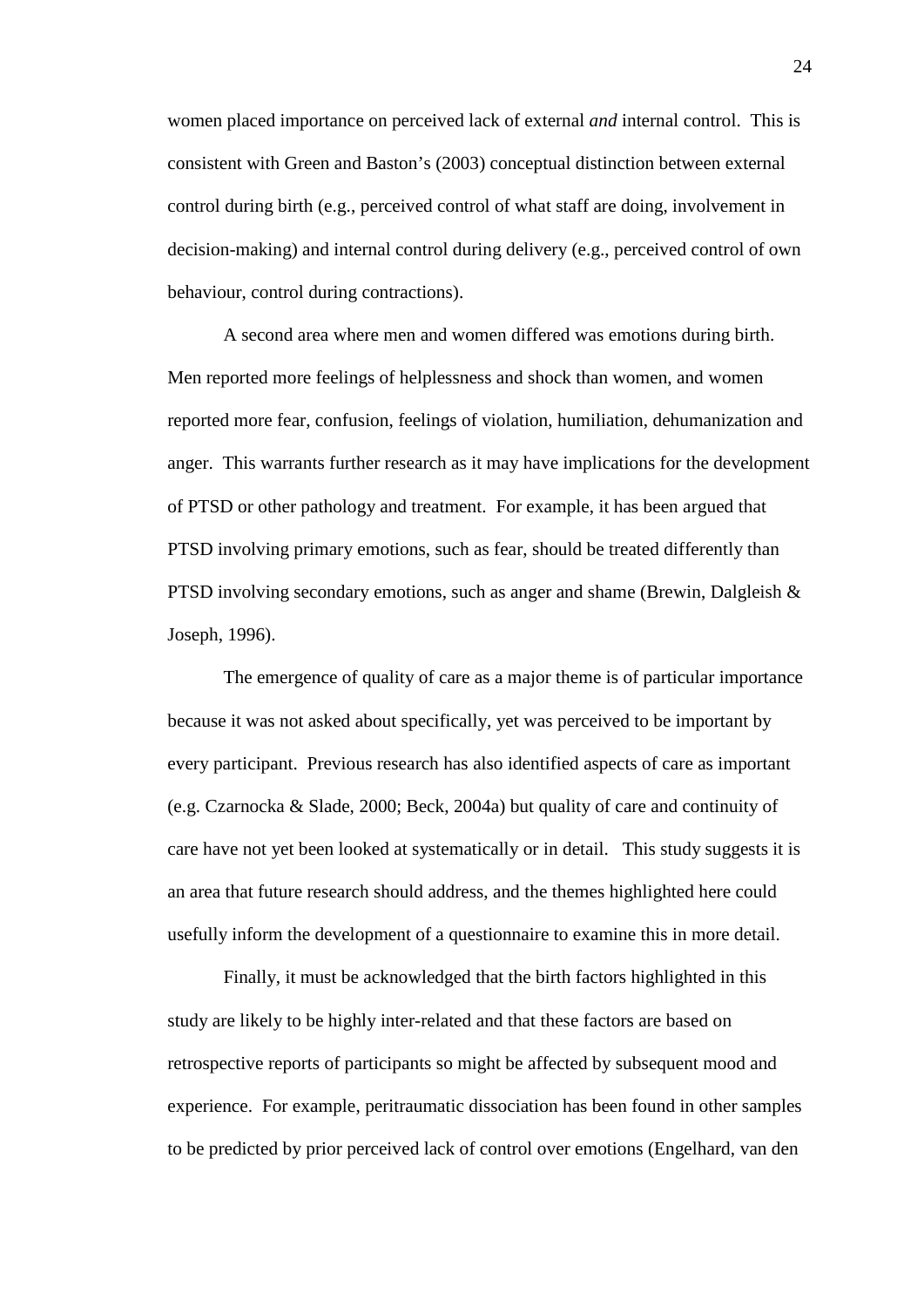Hout, Kindt, Arntz, & Schouten, 2003) and previous research has shown that women who did not perceive healthcare professionals as considerate felt less in control during labour than those who did (Green & Baston, 2003). In addition, the design of this study does not enable us to examine the possibility that participant's pre-existing psychological state affected both their experience of birth and subsequent development of PTSD.

#### **Perceived effects of a traumatic birth**

This study suggests childbirth-related PTSD has perceived negative consequences for both the marital relationship and the parent-baby relationship. The emergence of the perceived negative impact of postnatal PTSD on the physical relationship within couples is consistent with some of the research outlined in the introduction (Allen, 1998; O'Driscoll, 1994; Stewart, 1982). The loss of intimacy and difficulty being touched that were reported by the sample echo the effects on tactile relationships in adult survivors of sexual abuse (Noble, 1995). The feelings of rejection and helplessness reported by men, and feelings of abandonment reported by women as well as conflict and blame within relationships are of importance. Vetere comments that "systemically speaking, relationships within families affect other relationships" (2004, p.323). Thus, the systemic effects of postnatal PTSD in the relationship dyad may be substantial. However, in this sample all couples had remained together and five of the six couples appeared to function well. The remaining couple had continued conflict and had considered divorce. Thus the perceived long-term consequences of postnatal PTSD on the relationship vary between couples.

The perceived effects of postnatal PTSD may also differ depending on whether one or both partners suffer from PTSD. Balcom defines "dual couples" as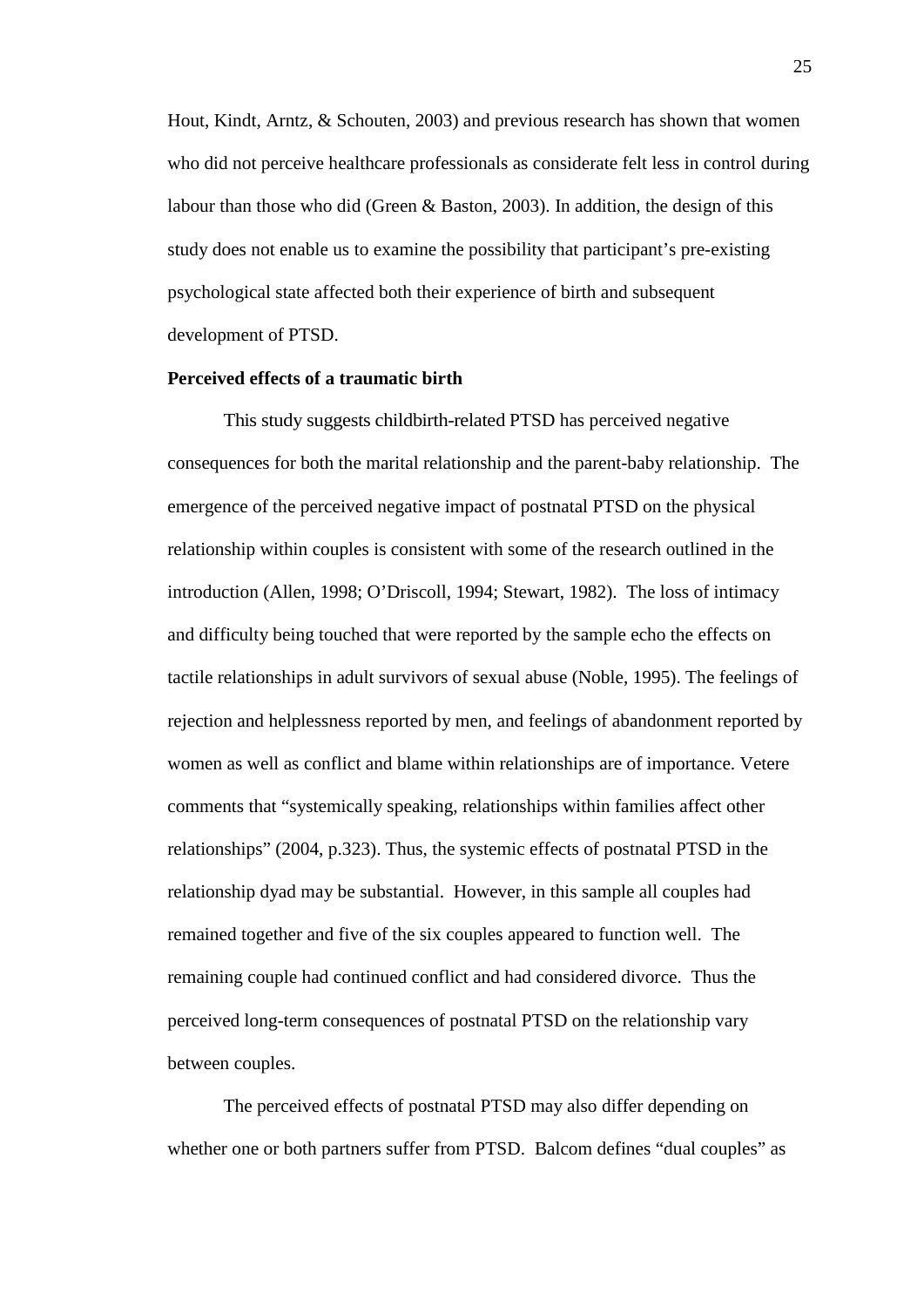"couples in which both partners have experienced a trauma, or multiple traumas, which continue to impact their individual and relationship functioning" (1996, p.432). The fact that both of the male partners in the present study who expressed difficulty in understanding their partner's experience did not report clinically relevant PTSD supports [Nelson, Wangsgaard, Yorgason, Kessler, and Carter-Vassol's](http://www.ncbi.nlm.nih.gov/entrez/query.fcgi?cmd=Retrieve&db=pubmed&dopt=Abstract&list_uids=14964595) view that "the nontraumatised partner may have limited empathy and understanding for his or her partner" (2002, p. 62). Where both partners are suffering from PTSD there may be understanding and empathy but this may not necessarily help resolve PTSD symptomatology as there may be "a mutual impact of the partners' individual symptoms on one another" (Nelson et al 2002, p. 60). Thus the dynamics of single and dual trauma couples may be different, requiring different treatment approaches. Also, further research is needed to ascertain the processes underlying the development of paternal postnatal PTSD in order to determine if this is a direct sequela of witnessing the birth or secondary trauma through living with a partner with PTSD.

The study findings also support case studies that suggest postnatal PTSD may have an adverse effect on parent-infant attachment (Ballard et al, 1995; Reynolds 1997). However, it is important to note that the women in this study who reported emotional detachment from their infant also reported "acting out the mother role" so subsequent consequences for the infant are unclear. Additionally, male partners played a role in facilitating attachment or compensating for their partner's initial emotional detachment. Thus, it is not clear whether there is likely to be any impact of postnatal PTSD on child development.

#### **Limitations and conclusions**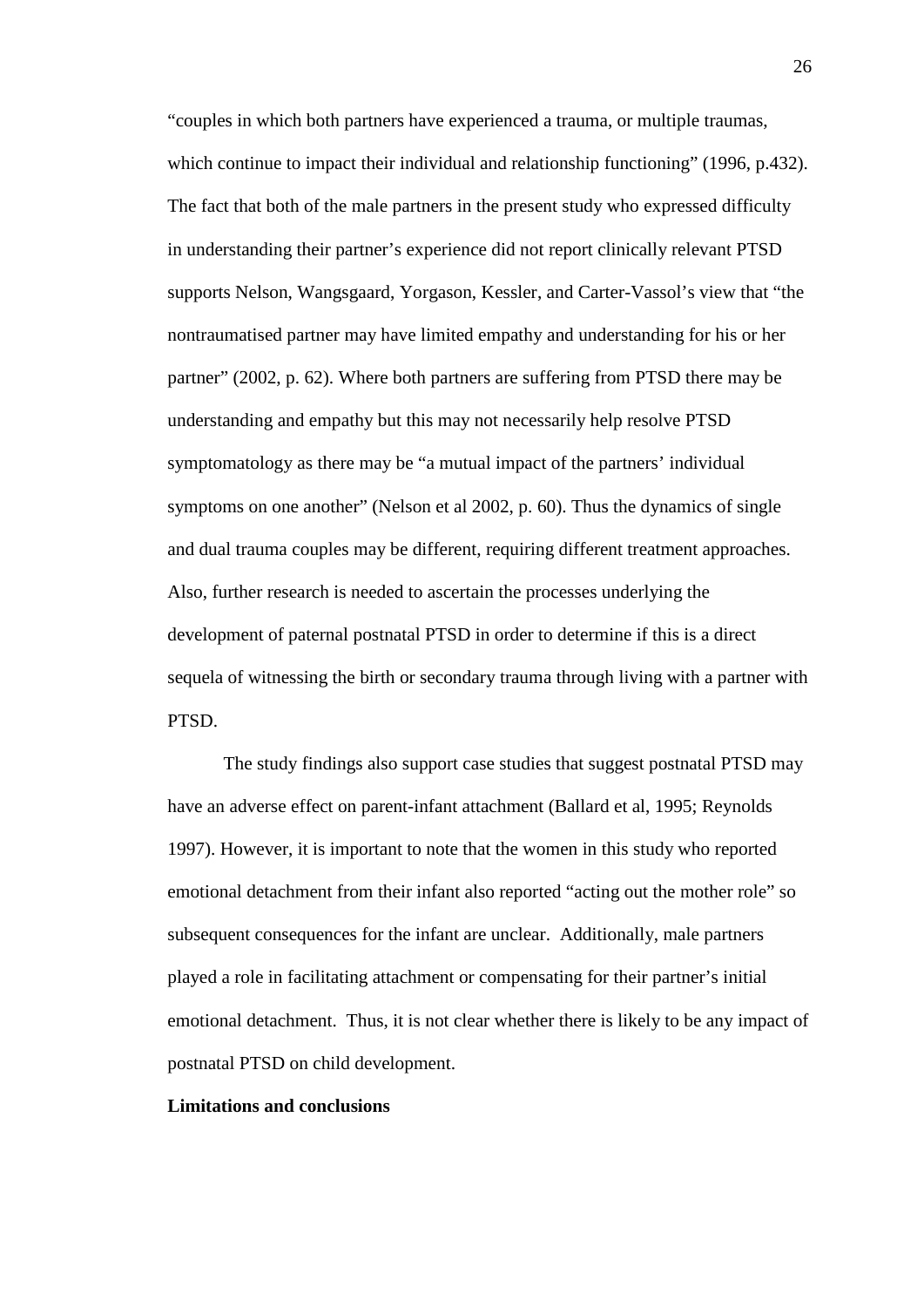Three main points need to be considered in relation to this study and interpretation of the findings. First, this was a qualitative study and, as such, does not attempt to generalize results to other samples; rather it highlights points of interest in the experience and perceived impact of postnatal PTSD that may warrant further research and exploration. Because of this, study limitations are perhaps less relevant but it should be acknowledged that this study was based on a small sample of selfselected couples in enduring marriages who were not broadly representative of the population. Thus participants may not be representative of couples that experience postnatal PTSD. It is therefore unlikely that all the key themes have been identified and explored. For example, couples who were excluded from the study because the male partner declined to participate may have been experiencing greater interpersonal difficulties.

Second, it is important to also note that qualitative studies do not enable us to determine causality. The themes reported here are those that came from men and women's retrospective perceptions of their experiences during birth, postnatal PTSD, and their understanding and interpretation of the impact of birth and PTSD on their relationships. This is useful for understanding the experience of these factors, but does not allow us to conclude that they play a causal role in the development of postnatal PTSD. As previously mentioned, factors such as pre-existing psychological state are also likely to play a role in both the experience of birth and the development of PTSD and this must be borne in mind when interpreting these results.

Finally, the results of this study need to be placed in the context of the impact of birth on couples without PTSD or other mental health problems. A substantial amount of literature examining the transition to parenthood shows the majority of couples report a decline in their marital relationship and sexual function during the

27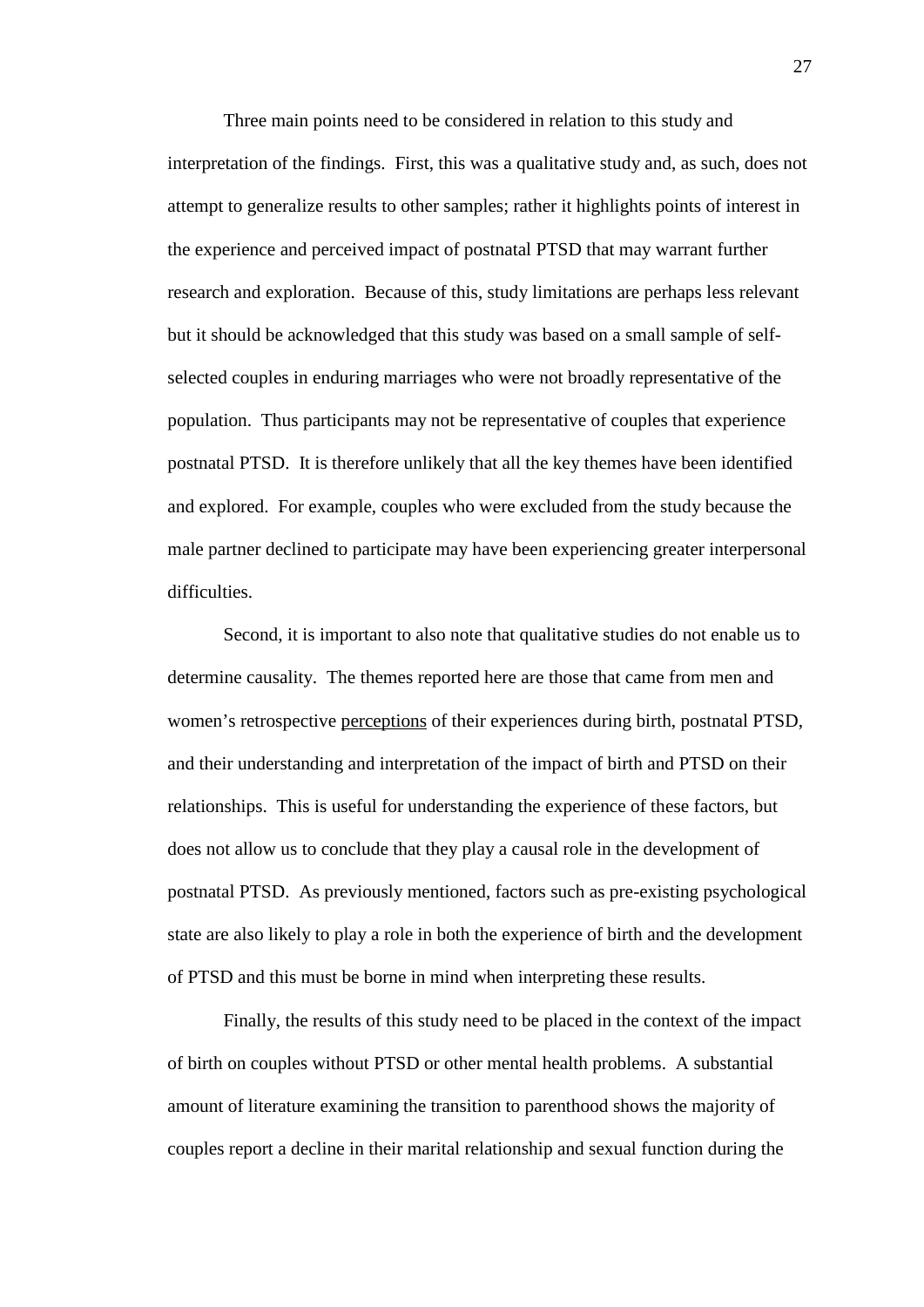postnatal period (Cowan & Cowan, 2000) and that these are associated with mental well-being. However, this varies according to many factors such as the quality of marital relationship before birth and the presence of additional stressors. The transition to parenthood is therefore seen as having a range of consequences that require various adjustments and adaptations, which can both strengthen and test couples' relationships (Huston & Vangelisti, 1995). In relation to the current study, it is therefore possible that couples without PTSD would report similar problems and difficulties to those reported by our sample. Further research is therefore needed to compare the impact of birth on the marital relationship and parent-baby bond in couples with and without postnatal PTSD. For example, qualitative research could compare themes arising from interviews with couples with and without postnatal PTSD. Quantitative studies could use questionnaire measures to examine the effect of PTSD on couples' relationships, the parent-baby bond and daily functioning either cross-sectionally, if using samples with clinical PTSD, or prospectively if using a range of PTSD symptoms.

However, this study provides an interesting first step towards examining the man's perspective in postnatal PTSD, and the perceived impact of this on couples. If results are replicated in quantitative research there are a number of implications for clinical practice. Firstly, study findings indicate healthcare professionals have the potential to impact significantly on both a woman's and her partner's experience of childbirth. There is therefore a need for (i) greater awareness in healthcare professionals of postnatal PTSD and practices which may contribute to childbirth related trauma; (ii) for healthcare professionals to include and acknowledge partners in the management of traumatic births; and (iii) to recognise that individuals exhibiting peritraumatic dissociation may be in need of particular support. Secondly,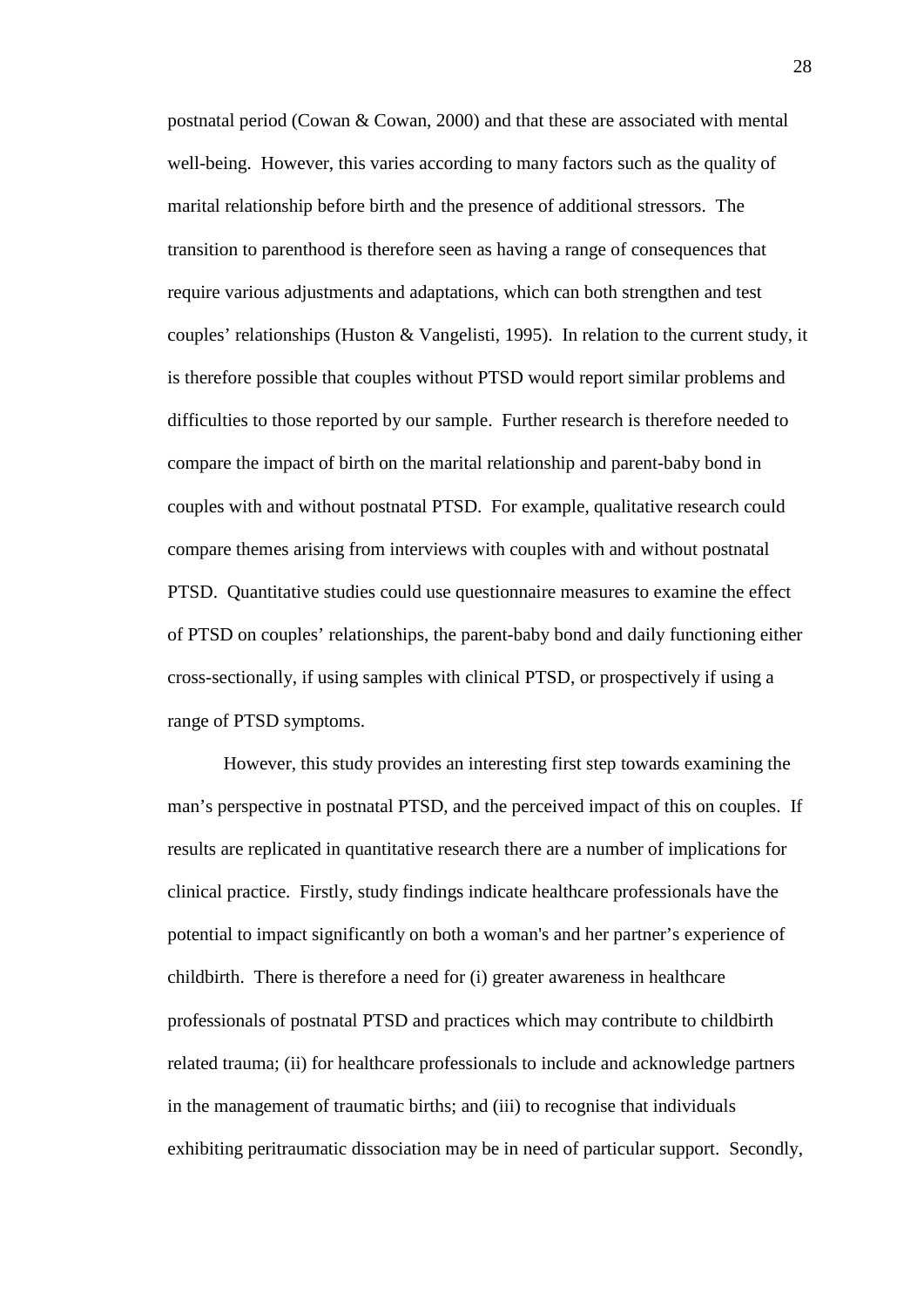this study indicates it is important to include partners in postnatal screening for mental health, particularly if the woman has postnatal PTSD.

In conclusion, this study provides an interesting overview of the experience and perceived impact of a traumatic birth and postnatal PTSD on men and women. Results confirm that postnatal PTSD does occur in men and women and that this is attributed to birth and care factors by couples. The study suggests that PTSD may have a negative impact on the marital and parent-baby relationships but the significance of this for the couple or child in the long term is unclear. Finally, this study suggests there is a need to consider both the individual and systemic effects on families when considering assessment and treatment of postnatal PTSD.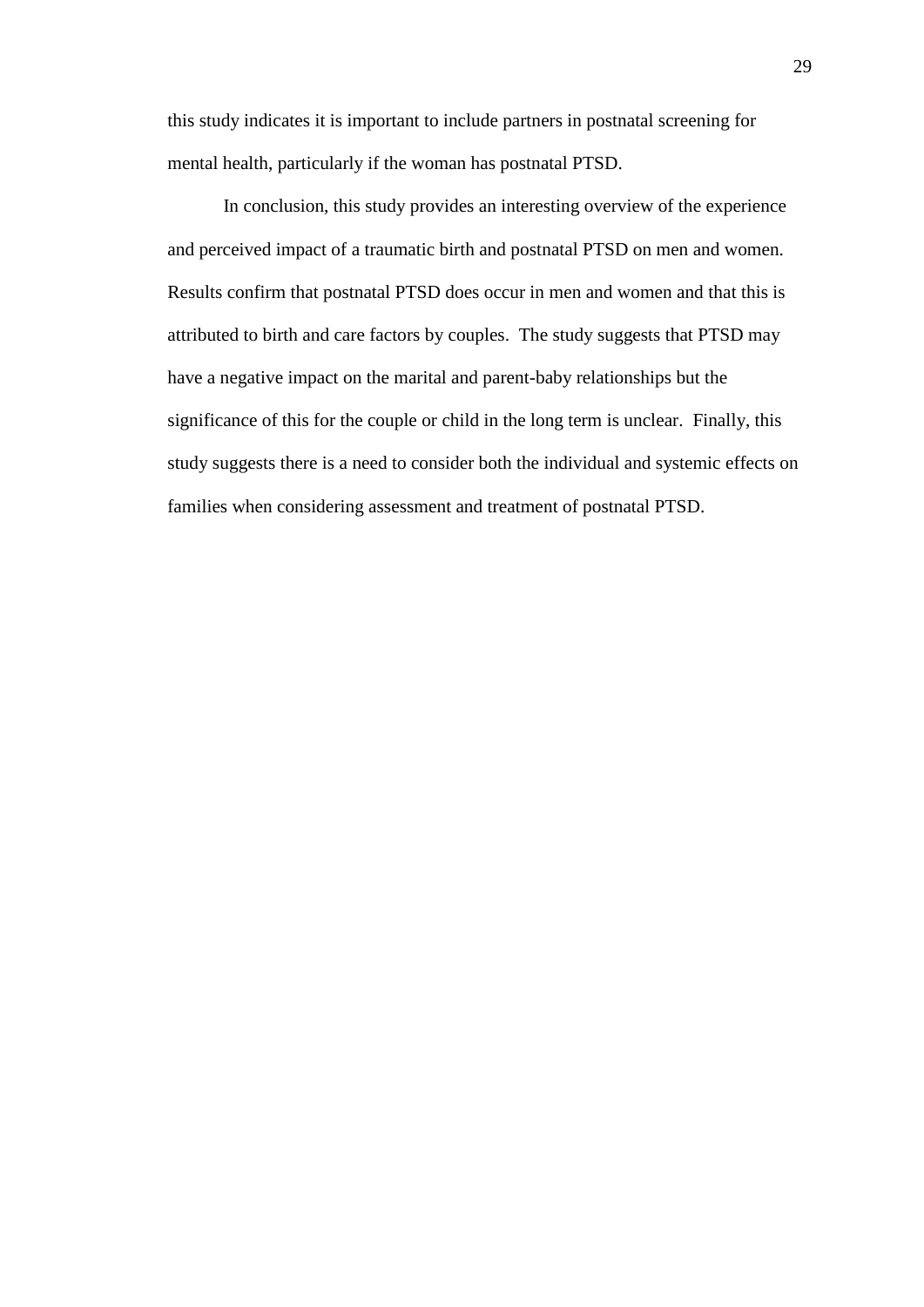#### **REFERENCES**

- Allen, S. (1998). A qualitative analysis of the process, mediating variables and impact of traumatic childbirth. *Journal of Reproductive and Infant Psychology*, 16, 107-131.
- American Psychiatric Association (1994). *Diagnostic and Statistical Manual of Mental Disorders IV.* Washington DC: American Psychiatric Association.
- Ayers, S. (2004). Delivery as a traumatic event: prevalence, risk factors, and treatment for postnatal posttraumatic stress disorder. *Clinical Obstetrics and Gynaecology,* 47(3), 552-567.
- Ayers, S., & Pickering, A. (2001). Do women get Post Traumatic Stress Disorder as a result of childbirth? A Prospective study of incidence. *Birth*, 28, 111-118.
- Bailham, D., & Joseph, S. (2003). Post-traumatic stress following childbirth: a review of the emerging literature and directions for research and practice. *Psychology, Health and Medicine,* 8(2), 159-168.
- Balcom, D. (1996). The interpersonal dynamics and treatment of dual trauma couples. *Journal of Marital and Family Therapy,* 22(4), 431-442.
- [Ballard, C. G., Davis, R., Cullen, P.C., Mohan, R. N., Dean, C.](http://www.ncbi.nlm.nih.gov/entrez/query.fcgi?cmd=Retrieve&db=pubmed&dopt=Abstract&list_uids=7952984) (1994). Prevalence of postnatal psychiatric morbidity in mothers and fathers. *British Journal of Psychiatry.* 164(6), 782-8.
- Ballard, C., Stanley, A., & Brockington, I. (1995). Post-Traumatic Stress Disorder (PTSD) after childbirth. *British Journal of Psychiatry*, 166, 525-528.
- Beck, C. T. (2004a). Birth trauma: in the eye of the beholder. *Nursing Research,*  53(1), 28-35.
- [Beck, C. T.](http://www.ncbi.nlm.nih.gov/entrez/query.fcgi?cmd=Retrieve&db=pubmed&dopt=Abstract&list_uids=15266160) (2004b). Post-traumatic stress disorder due to childbirth: the aftermath. *Nursing Research.* 53(4), 216-24.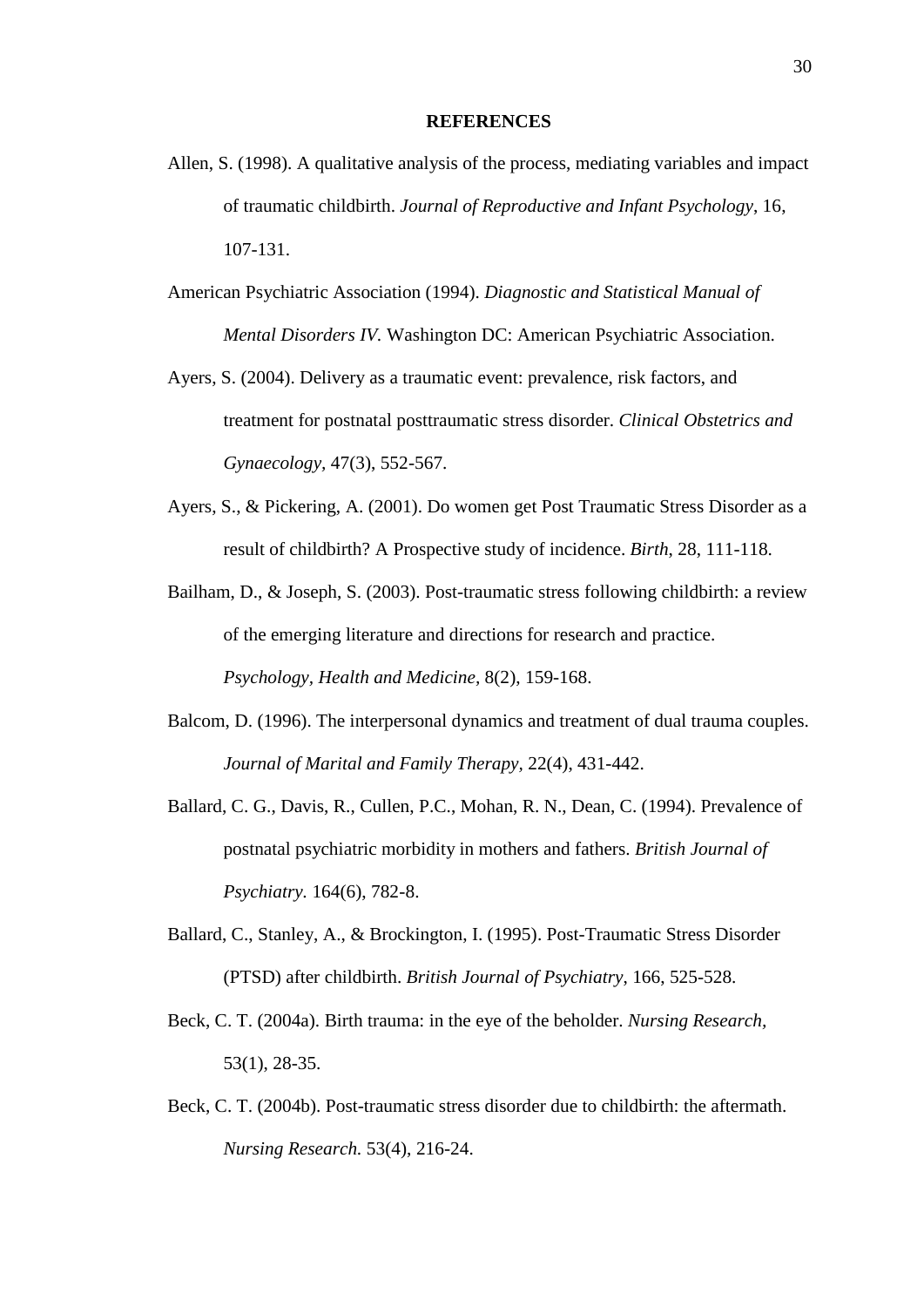- Boyatzis, R. E. (1999). *Transforming qualitative information: thematic analysis and code development.* Sage publications: London, New Delhi.
- Brewin, C., Dalgleish, T., & Joseph, S. (1996). A dual representation theory of posttraumatic stress disorder. *Psychological Review,* 103(4). 670-686.
- Cowan, C.P., & Cowan, P.A. (2000). *When Partners become Parents: The Big Life Change for Couples*. Mahwah, NJ, US: Lawrence Erlbaum Associates.
- Creedy, D., Shochet, I., & Horsfall, J. (2000). Childbirth and the development of acute trauma symptoms: Incidence and contributing factors. *Birth*, 27, 104- 111.
- Czarnocka, J., & Slade, P. (2000). Prevalence and predictors of post-traumatic stress symptoms following childbirth. *British Journal of Clinical Psychology*, 39, 35-51.
- Engelhard, I. M., van den Hout, M. A., Kindt, M., Arntz, A., Schouten, E. (2003). Peritraumatic dissociation and posttraumatic stress after pregnancy loss: a prospective study. *Behaviour, Research and Therapy,* 41(1), 67-78.
- Foa, E. B., Cashman, L., Jaycox, L., & Perry, K. (1997). The validation of a selfreport measure of PTSD: The Posttraumatic Diagnostic Scale (PDS). *Psychological Assessment,* 9(4), 445-451
- Goodman, J. H. (2004). Paternal postpartum depression, its relationship to maternal postpartum depression, and implications for family health. *Journal of Advanced Nursing,* 45(1), 26-35.
- Green, J. M., and Baston, H. A. (2003). Feeling in control during labor: Concepts, Correlates, and Consequences. *Birth,* 30, 235-247.
- Hofberg, K., & Brockington, I. (2000). Tokophobia: an unreasoning dread of childbirth: a series of 26 cases. *British Journal of Psychiatry,* 176, 83–85.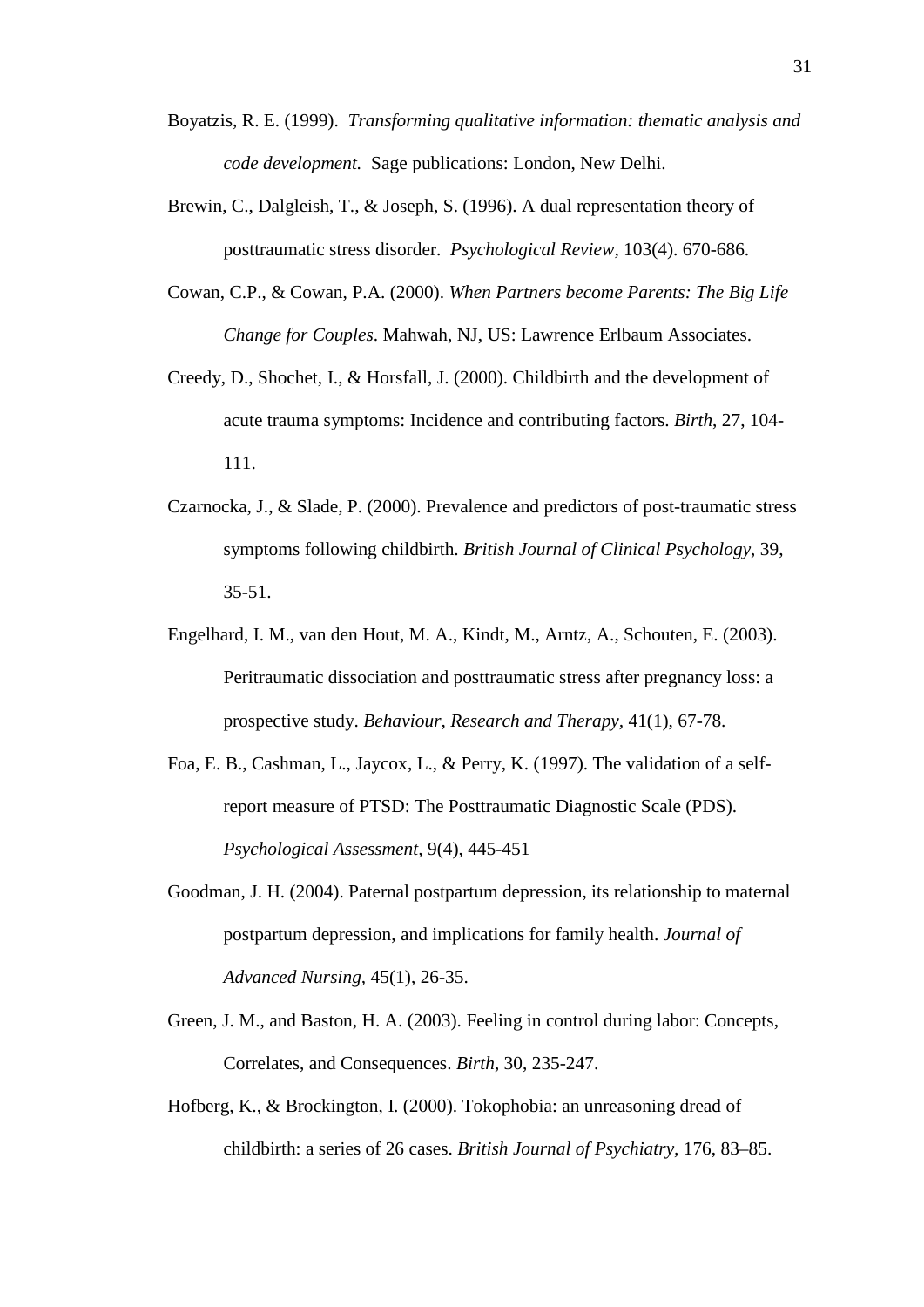- Huston, T. L., & Vangelisti, A. L. (1995). How parenthood affects marriage. In M.A. Fitzpatrick & A.L. Vangelisti, (Eds.), *Explaining Family Interactions*. (pp. 147-176). Thousand Oaks, CA, US: Sage Publications.
- Lyons, S. (1998). A prospective study of post traumatic stress symptoms 1 month following childbirth in a group of 42 first-time mothers. *Journal of Reproductive and Infant Psychology,* 16, 91-105.
- [Nelson B. S., Wangsgaard, S., Yorgason, J., Kessler, M. H., Carter-Vassol, E.](http://www.ncbi.nlm.nih.gov/entrez/query.fcgi?cmd=Retrieve&db=pubmed&dopt=Abstract&list_uids=14964595) (2002). Single- and dual-trauma couples: clinical observations of relational characteristics and dynamics*. American Journal of Orthopsychiatry,*72(1), 58- 69.
- Noble, E. A. (1995). The negotiation of tactile relationships in the marital dyad of incest survivors. *Unpublished doctoral dissertation,* Texas Tech University, Lubbock. Texas.
- O'Driscoll, M. (1994). Midwives, childbirth and sexuality. *British Journal of Midwifery,* 2, 29-41.
- Reynolds, J. L. (1997). Post-traumatic stress disorder after childbirth: the phenomenon of traumatic birth. *Canadian Medical Association Journal,* 156 (6), 831-835.
- Skari, H., Skreden, M., Malt, U.F., Dalholt, M., Ostensen, A.B., Egeland, T., Emblem, R. (2002). Comparative levels of psychological distress, stress symptoms, depression and anxiety after childbirth - a prospective population-based study of mothers and fathers. *British Journal of Obstetrics and Gynaecology,* 109, 1154- 63.
- Söderquist, J., Wijma, K., & Wijma, B. (2002). Traumatic stress after childbirth: the role of obstetric variables. *Journal of Psychosomatic Obstetric Gynaecology,* 23, 31-9.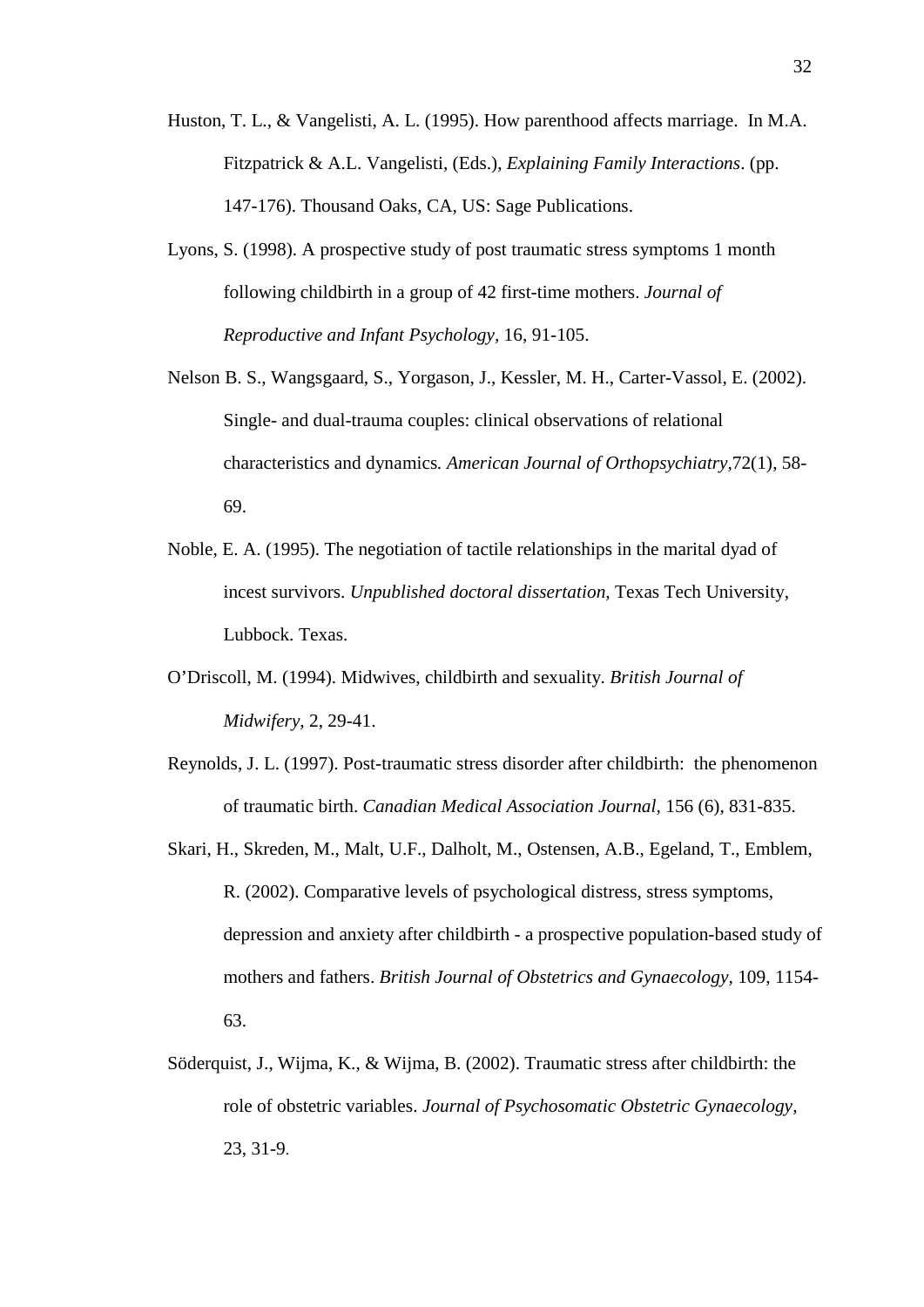- [Soet, J. E., Brack, G. A., DiIorio, C.](http://www.ncbi.nlm.nih.gov/entrez/query.fcgi?cmd=Retrieve&db=pubmed&dopt=Abstract&list_uids=12581038) (2003). Prevalence and predictors of women's experience of psychological trauma during childbirth. *Birth,* 30(1), 36-46.
- [Stewart, D. E.](http://www.ncbi.nlm.nih.gov/entrez/query.fcgi?cmd=Retrieve&db=pubmed&dopt=Abstract&list_uids=7139485) (1982). Psychiatric symptoms following attempted natural childbirth. *Canadian Medical Association Journal,* 127(8), 713-6.
- Vetere, A. (2004). Editorial: Are We Continuing to Neglect Fathers? *Clinical Child Psychology and Psychiatry*, 9 (3), 323-326.
- Wijma, K., Söderquist, J., & Wijma, B. (1997). Posttraumatic Stress Disorder After Childbirth: A Cross Sectional Study. *Journal of Anxiety Disorders,* 11, 587- 597.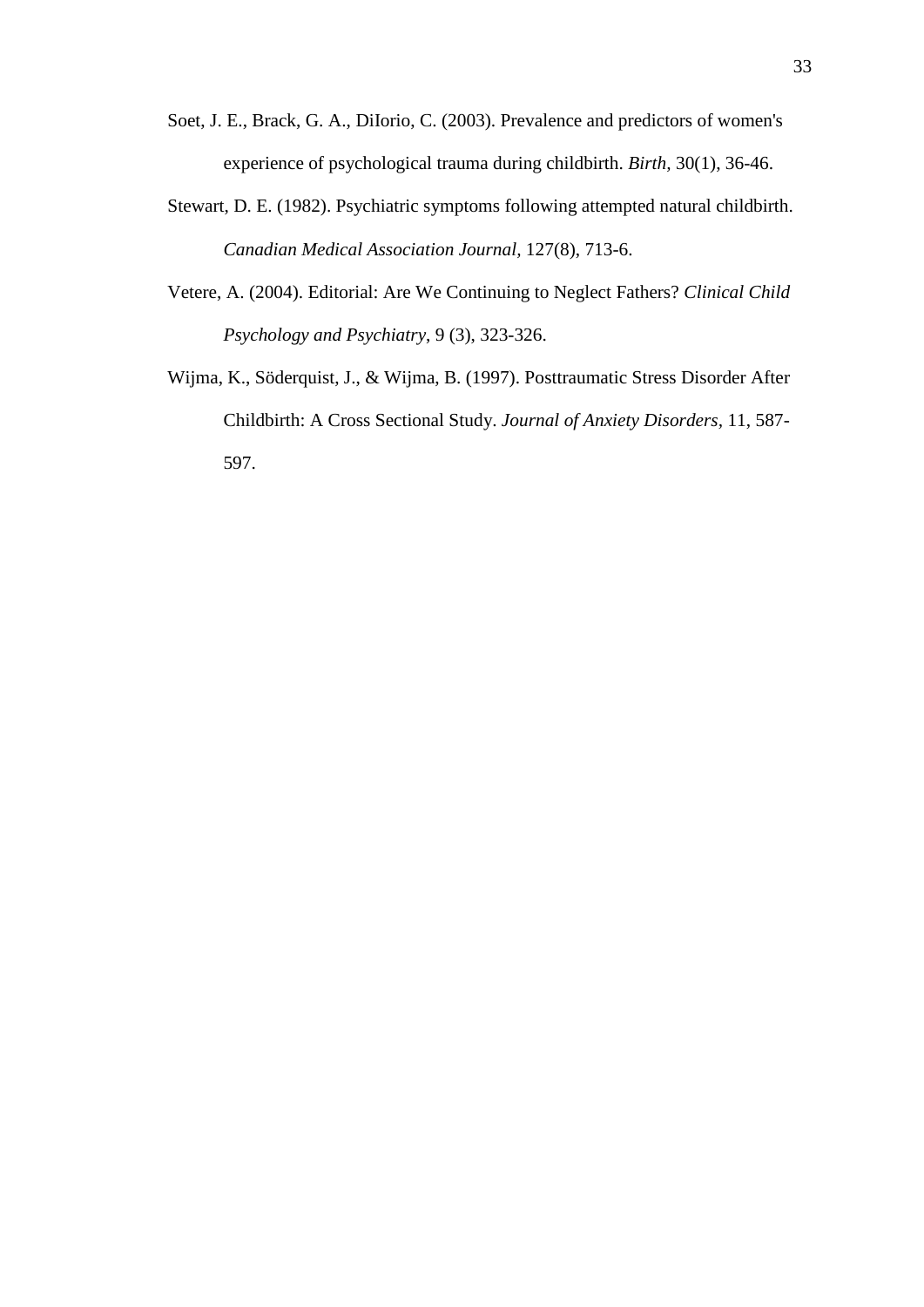## **Appendix**

## **Interview Schedule**

## **Introduction**

Thank you for agreeing to talk to me about your experience of childbirth. I am going to ask you some questions about your experience of birth, how it has affected your life, and your family.

If you don't feel comfortable answering any of the questions, just say so. We can leave them out or come back to them later. You are also free to stop the interview at any time.

## **General background**

- How many children do you have?
- Have you had any other pregnancies?
- If more than one child, which of these births did you find traumatic or difficult?
- How long ago did you have this experience?
- How long have you and your partner been married/living together/living separately?

## **Experience of childbirth**

First of all, I'd like to know something about your birth experience and what made it traumatic.

- Can you think back to when your labour first started and talk me through what happened from there onwards?
- Was there one particular aspect that made your birth traumatic?
- Could you tell me what things made that event particularly traumatic for you?

## **Affects of traumatic birth on personal life**

- How did your experience make you feel afterwards?
- Has your experience changed how you feel about yourself?
- Do you think your behaviour changed after your experience? (If yes- can you tell me more about this?)
- Has your experience affected the way you live your life? (e.g. socialising, employment, future plans)?

## **Affects of traumatic birth on relationship with partner**

• Do you think your experience affected your partner in any way? (If yes - Can you tell me more about this? How do you think your experience affected your relationship with your partner?)

## **Affects of traumatic birth on the mother-baby bond**

- Do you think your experience affected the way you felt about your baby?
- Do you think you behaved differently with your baby because of your experiences in birth?

## **Recovery & change**

• Do you feel you/your partner have recovered from the experience now?